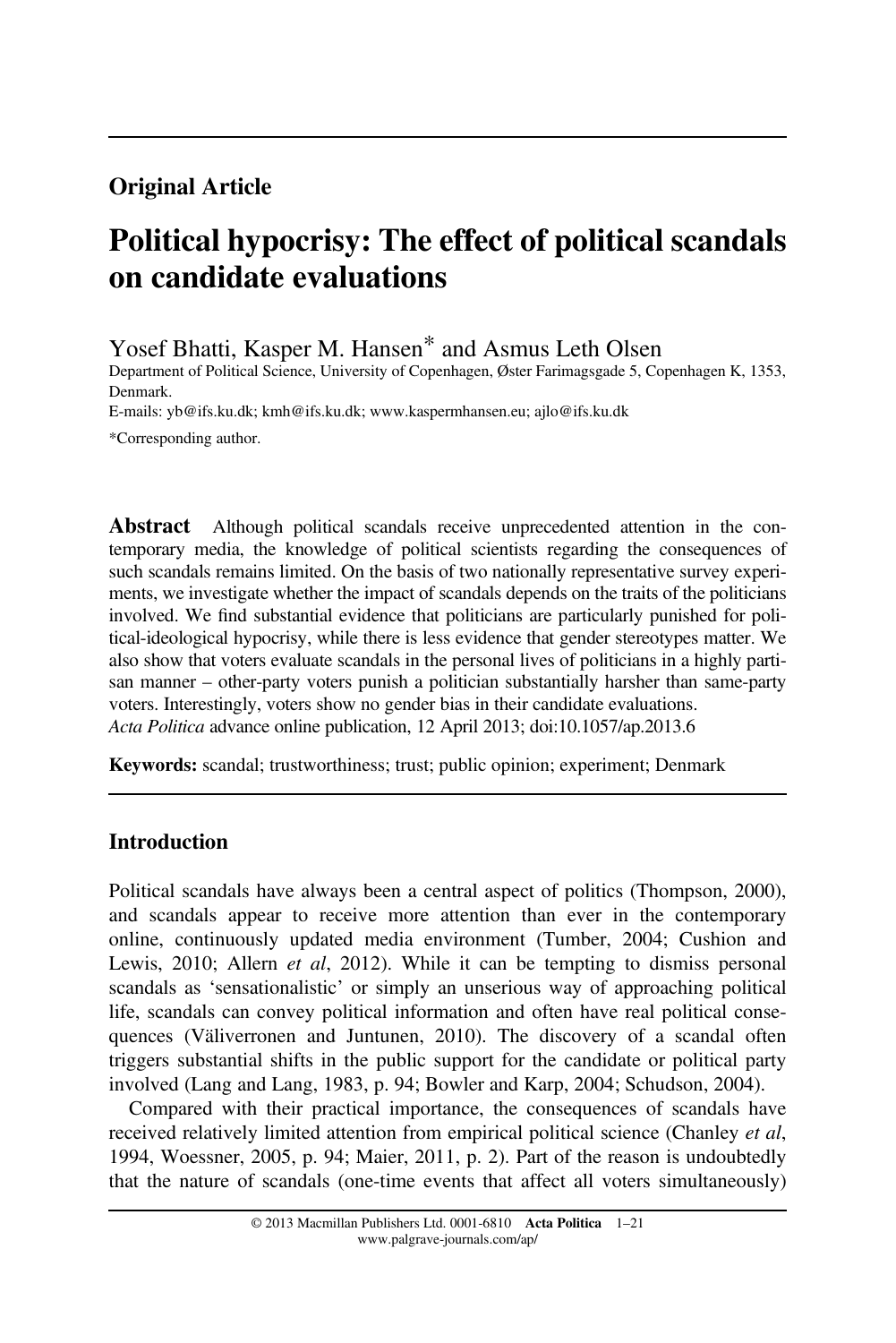render them difficult to study using conventional observational methods (for example, cross-sectional surveys). In this study, we use experimental survey methodology to provide insight into the anatomy of scandals and how they affect candidate evaluation. We focus on two important research questions.

First, we are interested in why some politicians appear to be punished harshly for a scandal, whereas others remain unaffected by an identical mishap. We expect this to be a matter of an interplay between the political characteristics of the 'scandalized' individual and the actual details of the scandal itself. We examine this by varying the extent to which a scandal is in conflict with the central values associated with the political party of the scandalized politician. For instance, will an economically left-wing politician be punished more harshly for using a private hospital or private school than an economic liberal politician? Moreover, will a liberal politician be punished more for private financial problems? We refer to this idea as the hypocrisy hypothesis. We also examine whether scandals are punished more harshly if they are in conflict with central gender stereotypes. Besides being interesting in its own right, the question of scandal evaluation based on politician characteristics (party or gender) possibly also produces more general insights into how candidate traits matter for voter evaluation (Funk, 1996).

Second, we examine the possible heterogeneous responses to scandals at the voter level. It is unlikely that all voters respond in the same manner to a particular scandal. In particular, we are interested in whether there is a partisan and/or gender bias in candidate evaluation subsequent to scandals (Bartels, 2002; Blais et al, 2010). Do left-wing voters punish right-wing politicians more severely than the politicians they share ideology with (and vice versa)? In addition, are the voters more forgiving towards politicians of their own gender than politicians of the opposite gender? (Smith et al, 2005).

The next section develops our hypotheses with respect to each of the questions above on the basis of a brief review of the existing literature on scandals. We then present our research design – a  $3\times 2$  survey experiment – and the data. After a descriptive overview of the scandals presented to the respondents, the results section is divided into two subparts, one for each of the main questions.

It turns out that there is some evidence indicating the importance of political hypocrisy, but limited evidence for the importance of gender stereotypes. Furthermore, voters' evaluations of scandals seem highly partisan, whereas there is limited evidence of a gender bias. Thus, politics seem more important than gender in scandal evaluation. The findings are discussed in the conclusion.

## The Study of Political Scandals

We define a political scandal as politicians' improper actions or statements that offend established public belief about proper conduct.<sup>1</sup> In addition, we restrict our analysis to scandals from the private life of politicians. This implies that we exclude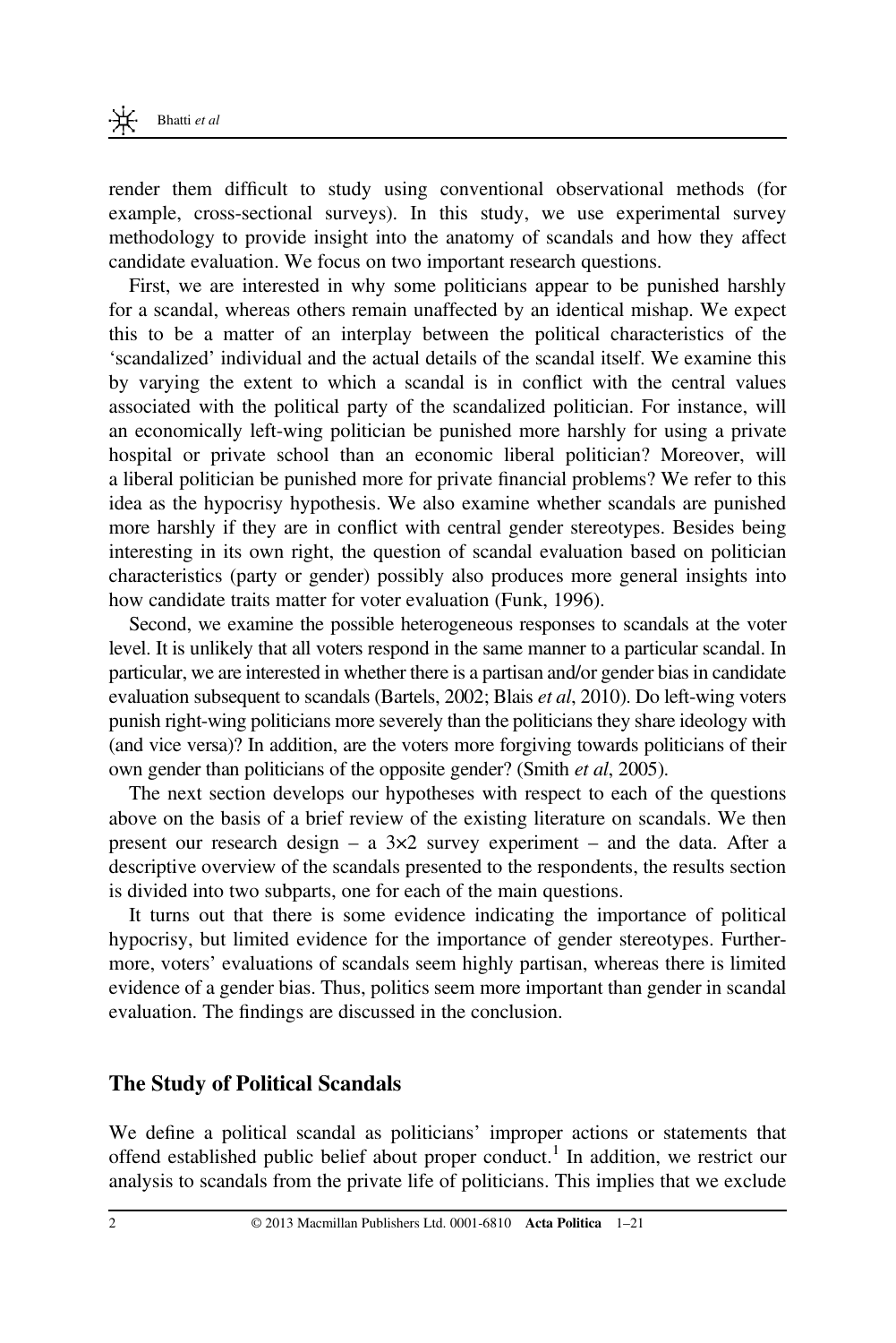scandals that stem from immoral or illegal behaviour made possible in a politician's professional role as legislators – examples include electoral fraud, corruption and political nepotism.

Scandals related to the private lives of politicians come in a variety of forms. Some are related to illegal activities (for example, tax fraud, speeding, hiring illegal labour, drunk driving), others are of moral character (for example, infidelity, heavy drinking, laziness), and yet others are of different types of incompetence (for example, excessive private consumption, personal financial troubles). We also see scandals caused by politicians neglecting their official duties to attend private matters or behaving in their private lives in a manner at odds with their politics (for example, sending their children to a private school while arguing in public against a private education sector). What all the examples share in common is that political scandals concerns behaviour or action in relation to politicians' private lives.<sup>2</sup> In theory, any member of society can engage in this type of behaviour. In that sense, private life scandals are rather trivial and common throughout the society. Accordingly, for people outside of the public limelight, this kind of behaviour would be of little interest. However, politicians can be expected to be evaluated by the public on private life conduct and scandalous behaviour can potentially affect their political future. In most modern democracies, such scandals regularly produce headlines in the news and possibly affect how voters view politics, the candidates and parties due to the massive exposure.

Previous experimental and cross-sectional studies have found a significant negative impact of scandals on candidate evaluations (Stoker, 1993; Funk, 1996; Tumber, 2004; Maier, 2011), and on the general trust in government and politicians (Bowler and Karp, 2004; Carstensen, 2005). Another finding is that incumbents associated with scandals are more likely to retire from office (Alford et al, 1994; Groseclose and Krehbiel, 1994). However, Midtbø (2012) finds limited effect of scandals on aggregate party popularity. Other studies have shown that elite cues and the interpretation of the individual scandal influence the potential impact of the scandal on candidate evaluation (Zaller, 1992; Woessner, 2005). Yet, others have focused on the effect of how the media frame scandals (Joslyn, 2003).

## Evaluating scandals as political hypocrisy and gender stereotypes

Our first research question concerns how identical private life scandals can affect the perception of politicians' trustworthiness differently if a mismatch exists between a candidate's party-political values or gender and the character of the scandal. Our point of departure is that a scandal is evaluated according to the characteristics of the scandalous politician. Although Funk (1996) demonstrates how candidate traits act like filters for the perception of competence during a private life scandal, very little is known about this issue (Funk, 1996, p. 4). In order to provide some insight, we will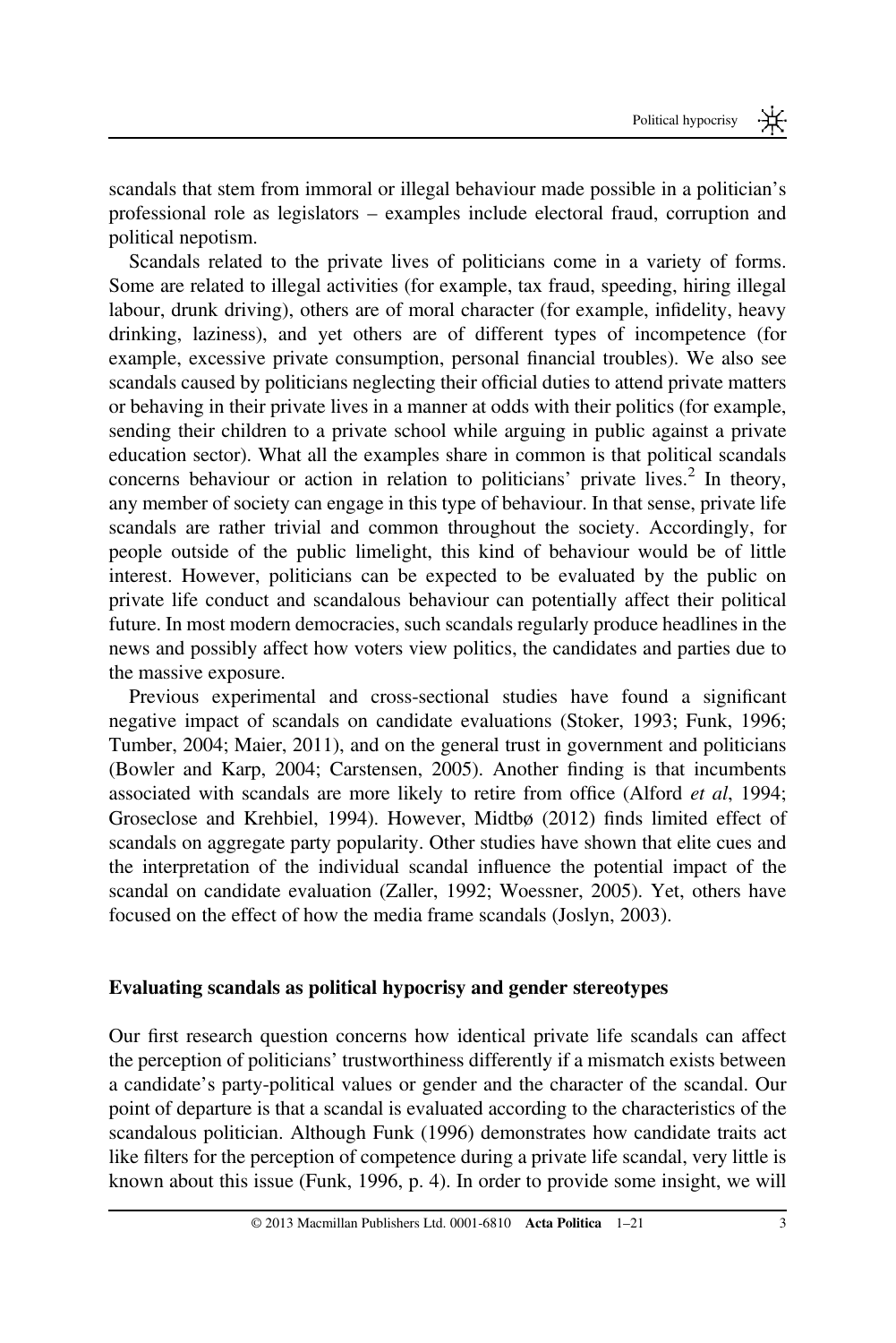consider the effect of two types of characteristics of the scandalous: party affiliation and gender. The connection to scandal content is made by applying these variables across different types of scandals, the content of which draws on party and gender cues to varying degrees.

The first hypothesis concerns how voters link a politician's party-ideology and the possible policy frames connected to a scandal. This is examined by manipulating the party affiliation of the scandalous in the experiment. We propose the hypothesis that committing political hypocrisy is particularly harmful to the trustworthiness of politicians. The concept of hypocrisy is widely covered in cognitive and social psychology as a form of cognitive dissonance (Fried and Arounson, 1995), and the concept is found in the realm of politics throughout time and in different settings (Runciman, 2010). In psychology, the concept of moral hypocrisy denotes how people impose more strict moral standards on other people, whereas at the same time practice less strict moral behaviour themselves (Lammers et al, 2010, p. 737). Here, the hypothesis draws on the notion that voters evaluate scandals within the ideological frame of the scandalized politician. A politician's ideological frame is in some sense the moral standard he or she imposes on others.

Political hypocrisy is a well-known accusation in the political media and denotes a contradiction between a politician's conduct and behaviour and the policy they represent (Thompson, 1999). An often reported example is politicians committing adultery while publicly defending monogamous family life. Some argue that living by double standards is part of being a politician (Runciman, 2010). In fact, Lammers et al (2010, p. 743) find experimental support for the idea that more powerful people impose more strict normative restraints on others, whereas at the same time act with less restraint themselves. Politicians are, as powerful people with many publicly stated restraints to others' lives (for example, via speeches, opinions, policy proposals), more likely to commit hypocrisy in their private life conduct. When politicians are making policy-related statements, voters are likely to expect their 'private life' conduct to be in accordance with the values related to such statements. Voters will therefore react negatively to a mismatch between the conduct in a candidate's personal life and their public statements. That is, if voters evaluate the political content of a scandal as being in conflict with the ideological-political views of the scandalized politician, it will evoke a greater loss of trustworthiness and the sense that they are less deserving of (re-) election.

#### Hypothesis 1a: Scandals viewed as politically hypocritical cause a greater loss of trustworthiness.

In a separate experiment, we manipulate the gender of the politicians involved in a scandal. Gender possibly works via a different mechanism than party with respect to scandals, as – unlike political parties – voters rarely associate policyrelated statements with gender (Fridkin and Kenney, 2009). Thus, our hypothesis is that gender stereotypes come into play. The basic idea is that voters have certain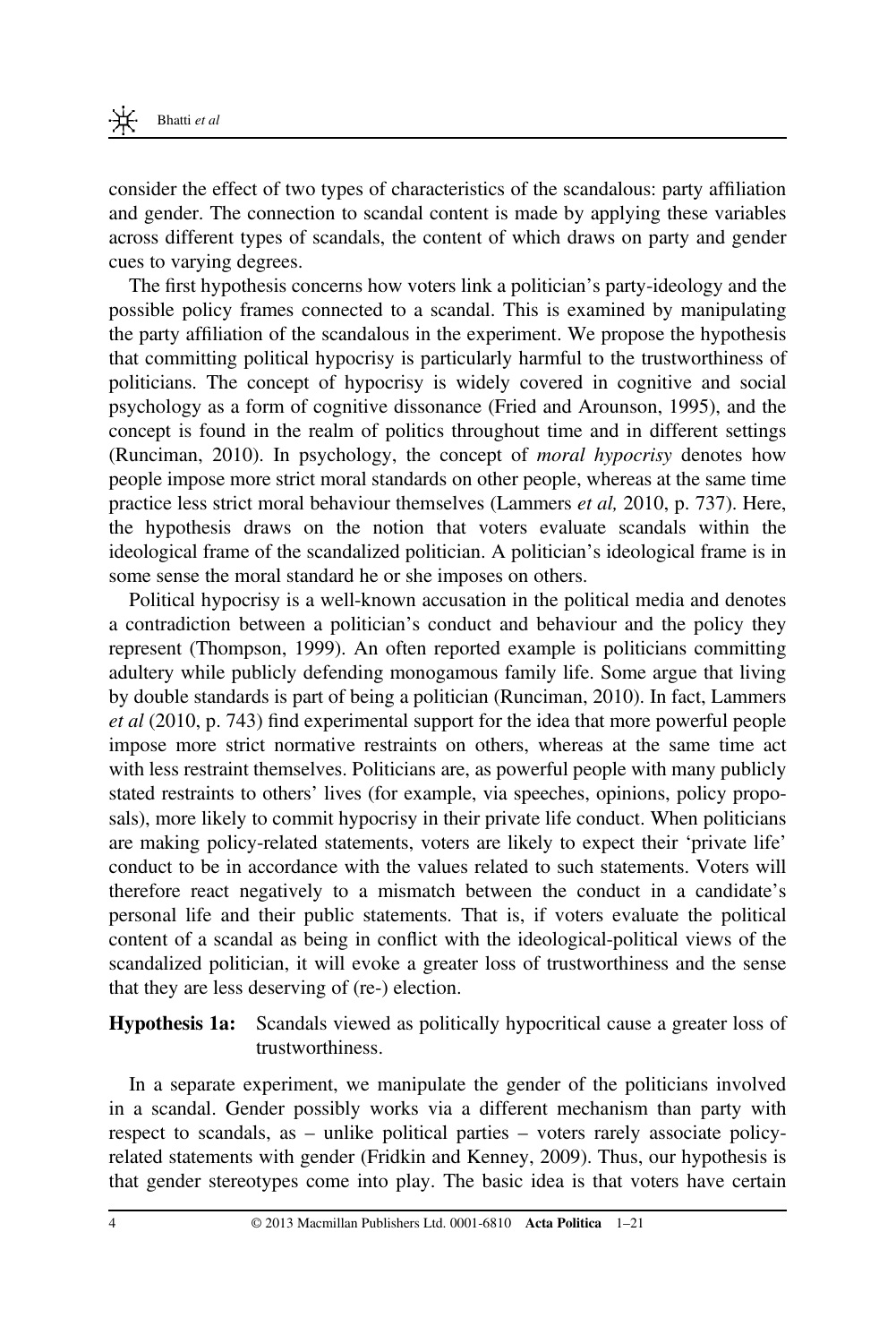expectations concerning proper conduct that depend on the candidate's gender; that is, certain role expectations exist for males and females and are likely to play into the evaluation of scandals. For instance, if a female politician cancels a meeting because of child-caring responsibilities, this may – from a stereotypical point of view – be seen as more 'natural' than if a male politician does the same. Conversely, voters may view not conforming to gender stereotypes as a good thing. For instance, a male politician canceling a meeting in order to care for his child might be perceived as a modern and progressive politician and will therefore not be punished to the same extent as the female politician confirming the electorate's prejudices (Smith *et al,* 2005). Gender stereotypes are well documented in electoral politics (Alexander and Andersen, 1993; Huddy and Terkildsen, 1993; Funk, 1996; Carlson et al, 2000). For instance, Fridkin and Kenney (2009) find that female senators are viewed as more honest and more caring than male senators. Funk (1996) argues that female candidates are held to be more moral and honest, which leads to voters holding greater moral expectations to them. Correspondingly, these higher expectations are likely to lead to greater disappointment in the event of a private life scandal. Nevertheless, Smith *et al* (2005) find no general evidence for gender bias when it comes to how hard politicians are judged for their involvement in political scandals, but they do find that politicians are punished less harshly if involved in scandals that are unexpected for their gender. This result is slightly surprising from the perspective that failing expectations may be punished harshly, but it can be explained by schema theory suggesting that counter-stereotypical information will be ignored or downplayed (Smith et al, 2005, p. 117).

Drawing on Smith et al's (2005) results, we expect that politicians are less likely to be punished for actions that conflict with gender stereotypes.

Hypotheses 1b: Scandals that confirm expectations of gender-based stereotypical behaviour cause a higher loss of trustworthiness.

#### Heterogeneous responses to political scandals

As discussed in the introduction, our second research question concerns the heterogeneity in how voters evaluate scandals. Voters may differ systematically in their judgment of politicians (Dancey, 2012). We expect that the possible heterogeneity depends on the characteristics of the voters and a combination of the characteristics of the voters with the party/gender frames involved in the individual scandal.

Starting with the party frames, political biases possibly lead voters to punish more mildly if the candidate is from the same political side as the voter, whereas voters are harder on their political opponents. A vast literature has indicated that voters are highly partisan when evaluating political scenarios (Bartels, 2002). For instance, Slothuus and de Vreese (2010) show how voters particularly support frames when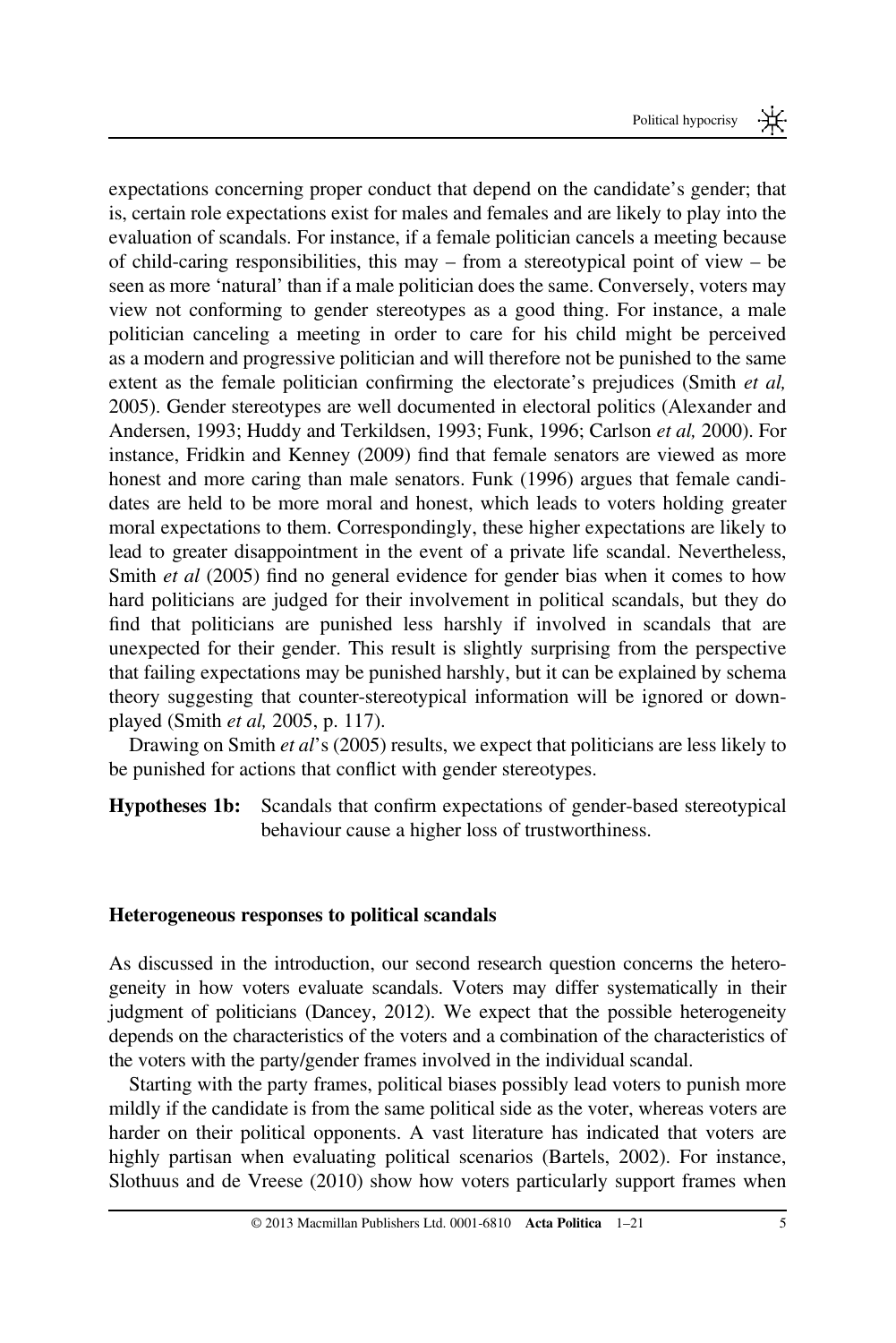

they are supported by 'their' party (see also Slothuus, 2010a, b). This does not necessarily imply that scandal evaluation will also be partisan, however, as the scandals, unlike political frames, do not normally contain information concerning political priorities. One reason for judging scandals more leniently when considering same-party politicians could be that they reduce cognitive dissonance in the sense that by reducing the importance of the scandal, it is less in conflict with the individual's pre-existing conceptions regarding politics (Festinger, 1957). This understanding has more recently been recaptured as 'motivated reasoning'. Voters are likely to be selective in their information processing, which allows them to reach conclusions that support prior beliefs (Gerber and Green, 1999; Fischle, 2000, p. 137). In this understanding, voters are selective in their perception of the scandal in two ways, which both support their predisposition. On the one hand, if the scandal goes against the voters' preferred party, they will disregard the scandalous information with limited effect on the candidate's trustworthiness. On the other hand, if the scandalous information is focused on the rival party, this information supports established predisposition and thus have strong effect on the candidate's trustworthiness.

Hypotheses 2a: Voters punish politicians from the opposite ideological side more than politicians from their own ideological side for identical scandals.

As for the gender frames, it is possible that gender bias exists similar to the political bias hypothesized above. Men may be more able to identify with and therefore sympathize with the actions of male politicians and the same may be true for women with regard to female politicians. The idea of a gender bias is well known for instance within the literature of gender-based voting where gender identity, driven by feelings of group solidarity, leads to a substantial tendency to vote for samegender candidates (Plutzer and Zipp, 1996; Holli and Wass, 2010). Gender bias would imply that voters who share the gender of the scandalized politician will be milder in their evaluation than for the opposite parings of voter and politician gender. The idea has been relatively rarely tested in the existing literature, and the studies that do examine whether respondents evaluate same-gender and other-gender scandals find mixed results (Smith et al, 2005; Brenton, 2011).

Hypothesis 2b: Voters punish politicians of the opposite gender more than politicians of their own gender in connection with identical scandals.

## The Experimental Research Design and Data

While scandals might dominate the news coverage of political matters, they are often relatively infrequent and highly diverse, making direct comparisons difficult. Furthermore, their timing is almost always unknown *ex ante*. Thus, approaching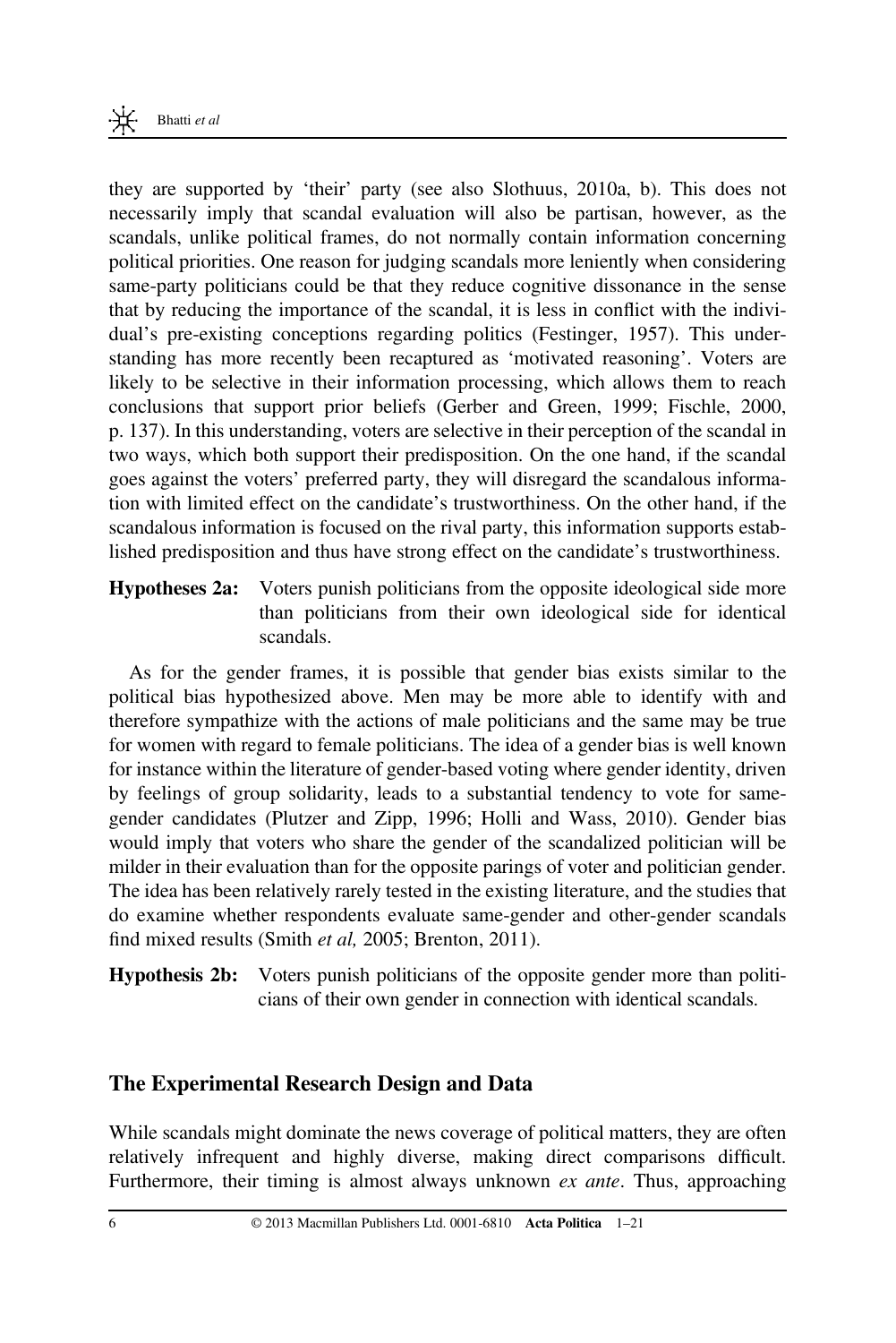voters' evaluations of scandals can be difficult with observational data. In addition, a number of confounding factors could affect both scandal content and the subsequent impact on trustworthiness. One would imagine a self-selection problem where politicians with different party ID or gender will be more inclined to engage in different types of scandals. To avoid these issues, we used an experimental design in which voters were asked to evaluate a number of different hypothetical scandals in politicians' private lives. The experimental design allows us to manipulate the party ID and gender of the politician engaged in different forms of private life scandals.

The study design was two separate split-sample online survey experiments with 2079 and 2003 respondents, respectively. One survey focused on the impact of gender on the evaluation of politicians and the other on the importance of party ID. Both samples were representative of the national electorate and included questions about three different scandals each. The surveys were designed by the authors. Ugebrevet A4, a weekly political magazine published by the Danish Confederation of Trade Unions, financed the data collection. The online data was collected by the YouGov opinion bureau. The participants were drawn from YouGov's online panel of 40 000 Danish voters. The voters in the panel were recruited by several means, including ads on the Internet, radio, newspapers and telephone surveys.

The sampling frame in this particular study was limited to respondents between 18 and 70 years of age, and pre-stratification was applied on gender (two groups), age (five groups), geographical region (five groups) and party choice in the previous election (10 groups). The surveys were conducted from 2 to 23 June 2011. The respondents were sent an E-mail with an embedded link to the survey followed by two E-mail reminders. The respondents were incentivized by receiving two and half 'points', which could be donated to the Danish ChildFund organization, used in a lottery or used in the YouGov online shop (two and half points are approximately worth US1\$ – the respondents spend on average ~25 seconds on each of the three treatment screens the respondents were confronted with). The response rate was 35 (fully completed interviews/e-mail invitations send out) for both surveys. Our representative samples ensure better external validity than studies using university students (Morton and Williams, 2010), and the randomized split-sample design with full control of the treatment gives the study strong internal validity (Campbell and Stanley, 1963; Cook and Campbell, 1979; Sniderman and Grob, 1996; Druckman et al,  $2006$ .<sup>3</sup>

We applied a  $3\times2$  experimental design in both surveys. Each survey included two versions of three different scenarios/scandals, which varied with respect to the politicians involved (for example, in one version a male politician, in the other a female). The main purpose was to study differences in the responses to the scenarios based on which politician type the respondents were confronted with. In each survey, respondents answered all three scenarios but were randomly assigned to the versions of the scenario. Furthermore, the order of the scenarios was randomized for each respondent in order to level out any effect of the order of the scandals (Gaines *et al*, 2007).<sup>4</sup> In other words, for each of the surveys, respondents were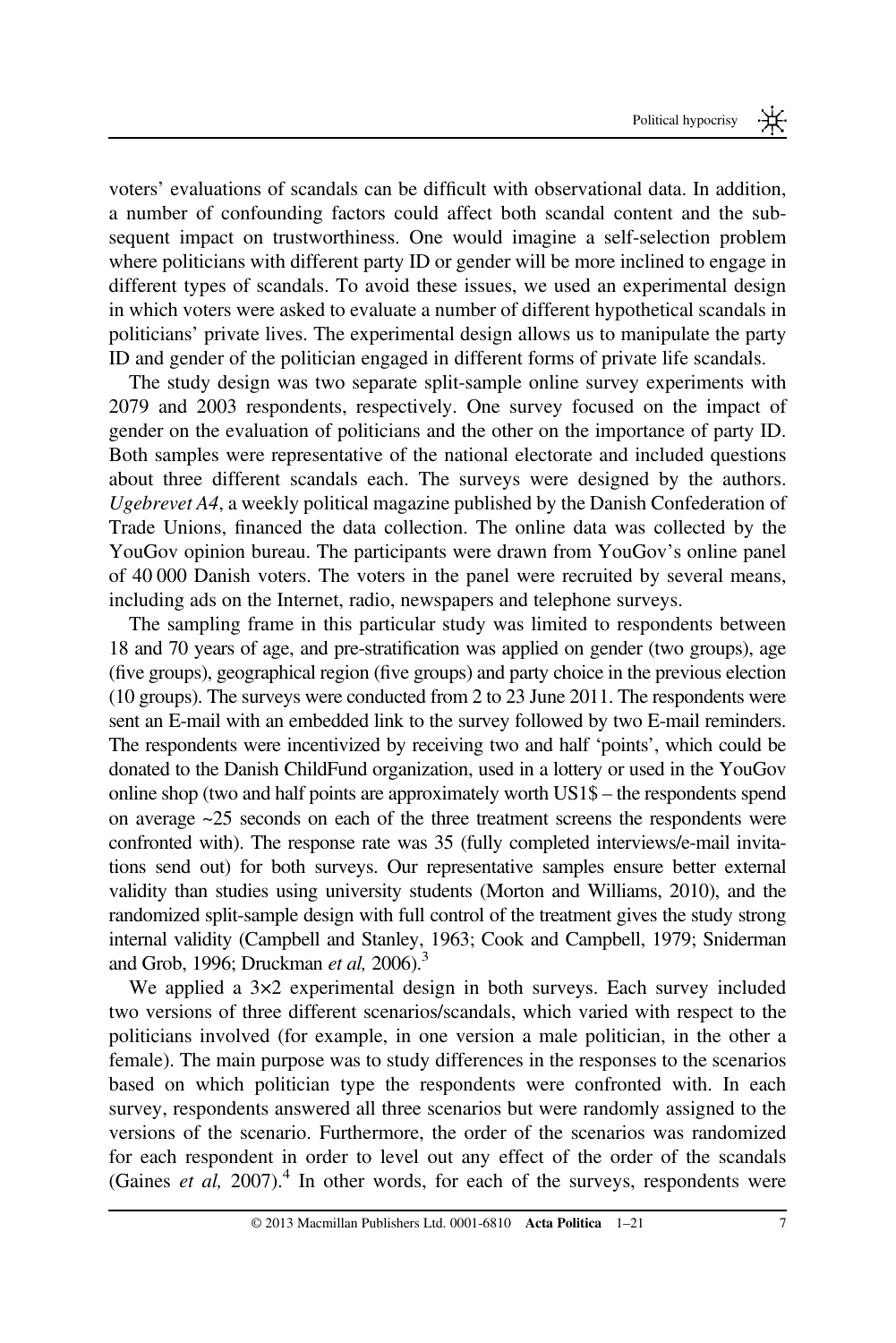

Figure 1: The 3×2 split-sample experiment.

The three scandals were presented in random order, but under the restriction that a respondent was only confronted with a scandal once. The same procedure was repeated for each of the two surveys.

randomly split into two groups of approximately 1000 respondents each, and a treatment and scandal randomly applied to the two groups. A new random split of two groups of approximately 1000 respondents was then formed, and a random treatment and scandal applied to the groups. This process was repeated three times. The randomization was under the restriction that all of the respondents were confronted with all three scandals, but each scandal could only be presented once.<sup>5</sup> Figure 1 illustrates the experimental design for the gender treatment.

The respondents were asked to evaluate the severity of identical hypothetical scandals in terms of the degree to which the scandal would hurt the trustworthiness of the candidate (we also experimented with an alternative dependent variable and found similar results as with trustworthiness<sup>6</sup>), while the characteristics of the politicians involved in the scandal varied across treatment groups. Thus, if one group punishes the scandal more harshly than the other, the causal factor behind the difference must be the type of politician involved in that particular scandal. Besides the experiment itself, we have information about central socio-demographic characteristics and the party affiliation of the respondents. Accordingly, we are able to consider the heterogeneity in terms of the effect on different voter characteristics.

The splits/versions enable us to examine the effect of different types of politicians, that is, a Social Democrat versus (economically) Liberal frame in one of the surveys, and a male versus female frame in the other.

The Social Democrats and the Liberal Party represent the two major parties in Danish party politics. For most of the last century, they have been the two largest parties in the Danish multiparty system. Accordingly, most governments have been led by a prime minister from one of the two parties. For the Social Democrat/Liberal Party splits, the respondents are presented with scandals on three subjects: (i) an extraordinary record of absenteeism from parliament meetings because of a private hobby, (ii) a situation in which a candidate, because of massive personal spending, has their debt restructured by the court and (iii) a candidate's use of private hospitals in order to avoid the waiting list in the public system. The three scandals are selected because they to some extent resemble scandals, which at some point in time have been treated as political scandals in the Danish media. Thereby, we ensure that the scandals are realistic even though they are hypothetical. While realism is important, we at the same time did not want to make the hypothetical scandals too similar to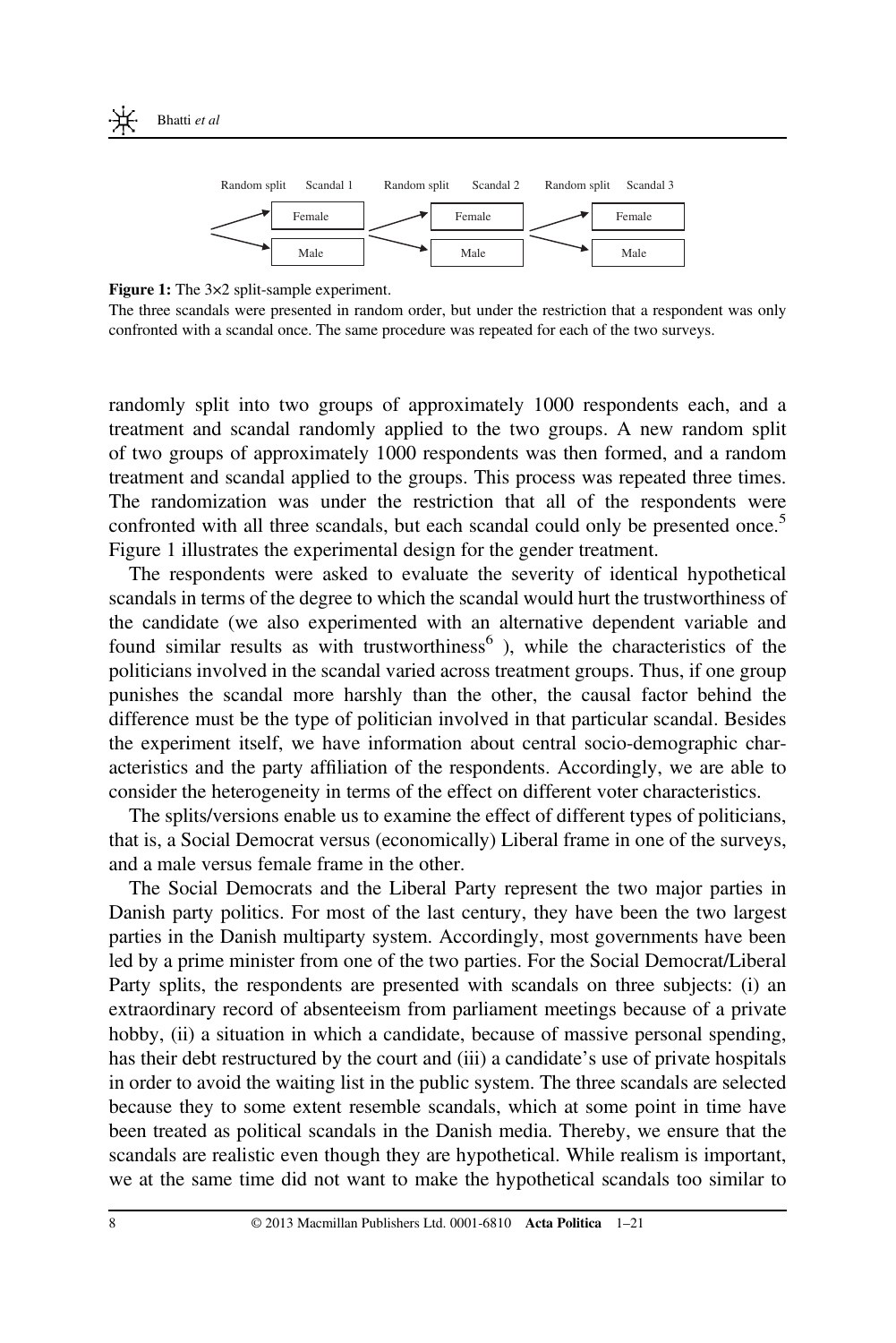|                                                                                                                                                                                                                                           | Abbreviation        |
|-------------------------------------------------------------------------------------------------------------------------------------------------------------------------------------------------------------------------------------------|---------------------|
| Imagine that an MP from the Social Democrats/Venstre has been absent within<br>the last year from half of the parliament committee meetings for the<br>committee of which the MP is a member in order to spend time on a hobby<br>instead | Absence, hobby      |
| Imagine that a debt of of $\epsilon$ 27 000 of an MP from the Social Democrats/Venstre<br>has been restructured by court after having obtained an expensive loan for<br>personal spending                                                 | <b>Bankruptcy</b>   |
| Imagine that an MP from the Social Democrats/Venstre paid for their own knee<br>surgery at a private hospital, thereby bypassing the waiting list in the public<br>health system                                                          | Private hospital    |
| Imagine that a female/male MP has been absent from half of the parliament<br>committee meetings within the last year from the committee of which they are<br>a member because of child care                                               | Absence, child care |
| Imagine that a female/male parliamentarian has lost her/his driver's license<br>because of drunk driving                                                                                                                                  | Drunk driving       |
| Imagine that a female/male MP has committed adultery over an extended period<br>of time                                                                                                                                                   | Adultery            |

Table 1: The six vignette questions in the two scandal experiments

Note: How do you think it affects the female/male/Social Democrats/Venstre MP's trustworthiness? There were five categories:  $1 =$  no trustworthiness loss,  $2 =$  a little degree of trustworthiness loss,  $3 =$  some degree of trustworthiness loss,  $4 =$  high degree of trustworthiness loss,  $5 =$ very high degree of trustworthiness loss, and a 'don't know' option.

current scandals because of the risk of contagion. Therefore, the scandals we used as inspiration date back at least a year, and in most cases many years, and we modified and mixed their elements, so contamination of the experiment became less plausible. The first scandal has no particular political bias, whereas the second has a liberal bias in the sense that the liberal parties traditionally place more weight on private economic responsibility. If economic liberal politicians are punished more severely, we would see this as support for the hypothesis on political hypocrisy. The third scandal has a clear social-democratic bias, as the left side of the political spectrum in Denmark is more sceptical of private service delivery. Again, if left-wing politicians are punished more severely for this type of scandal, we will take it as supporting the political hypocrisy hypothesis.

For the male versus female splits, we focus on: (i) extraordinary absence from parliament meetings because of child care, (ii) drunk driving and (iii) adultery. Again, all three types of scandals draw on examples that have occurred at some point in Danish politics and have been treated accordingly by the media as political scandals stemming from private life conduct. Child care plays into a female gender stereotype, whereas drunk driving and to some extent adultery play into a male stereotype.<sup>7</sup> The exact questions used in the experiments can be found in Table 1.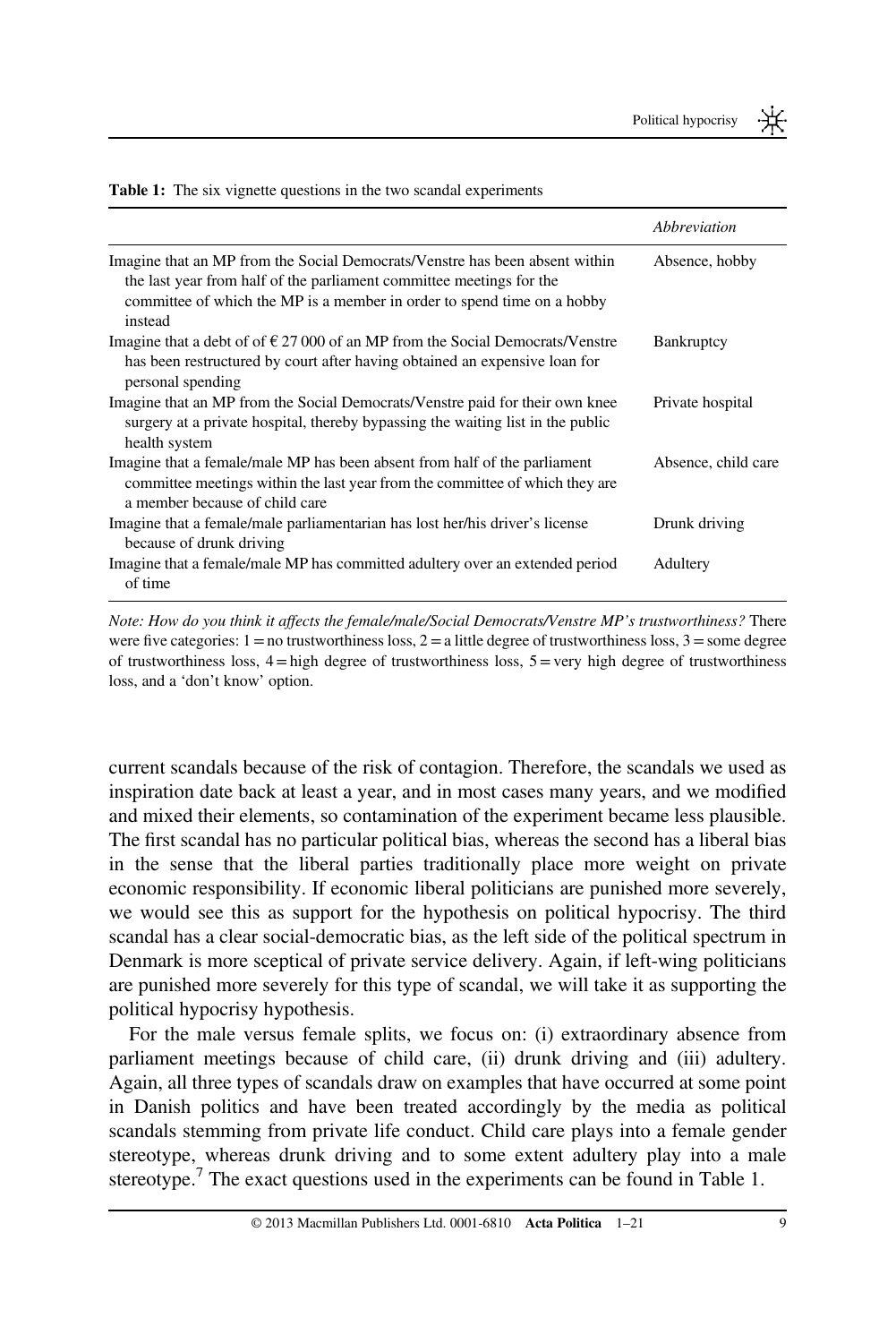The dependent variable 'loss of trustworthiness' is measured using the question in Table 1. The item used highlights that it is the individual respondent's own view on the politicians' trustworthiness we want to address by emphasizing 'how do you think' in the question wording. Trustworthiness is used as it is often regarded to be a particularly important aspect in citizens' evaluations of their politicians (for example, Fenno, 1978; Funk, 1996; Thompson, 2005). Furthermore, trustworthiness items are very often applied in previous studies of political scandals (for example, Schwarz and Bless, 1992; Funk, 1996; Smith et al, 2005).

## Results

We begin the analysis with a short description of the average voter evaluation of the scandals before turning to the two main research questions. As Table 1 shows, each respondent was presented with three scandals. As we are dealing with two separate experiments, six scenarios in total were evaluated on two dimensions by at least 1942 respondents. Table 2 shows their mean evaluation of a loss of trustworthiness. As the dependent variable refers to a *loss* in trustworthiness following the scandals, a high value represents a large impact of the scandal, whereas a low value implies a relatively mild evaluation of the 'scandalous' politicians.

Surprisingly, the scandal with legal consequences, that is, drunk driving, is only in third place in terms of the negative impact on trustworthiness. Instead, absenteeism due to a preoccupation with a hobby is evaluated most negatively. One possible explanation could be that illegal conduct is punished 'elsewhere' in the sense of a formal punishment such as a prison sentence or fine imposed by the courts. Voters might therefore perceive the politician as having received their rightful punishment. Instead, voters will tend to focus on scandals in which

|                     | Loss of trustworthiness |             |  |
|---------------------|-------------------------|-------------|--|
|                     | Mean                    | 95% CI      |  |
| Absence, hobby      | 4.1                     | $4.1 - 4.2$ |  |
| Bankruptcy          | 3.7                     | $3.6 - 3.7$ |  |
| Drunk driving       | 3.7                     | $3.6 - 3.7$ |  |
| Absence, child care | 3.3                     | $3.3 - 3.4$ |  |
| Adultery            | 2.8                     | $2.7 - 2.8$ |  |
| Private hospital    | 2.3                     | $2.2 - 2.3$ |  |

Table 2: The scandals' average effect on candidate evaluation

Note: An iterative weight of party choice and socio-demographical applied. Minimum n 1942. 'Don't know' excluded (used in less than 3 per cent of the responses). Candidate evaluation is measured on a scale from 1 (no trustworthiness loss) to 5 (very high degree of trustworthiness loss).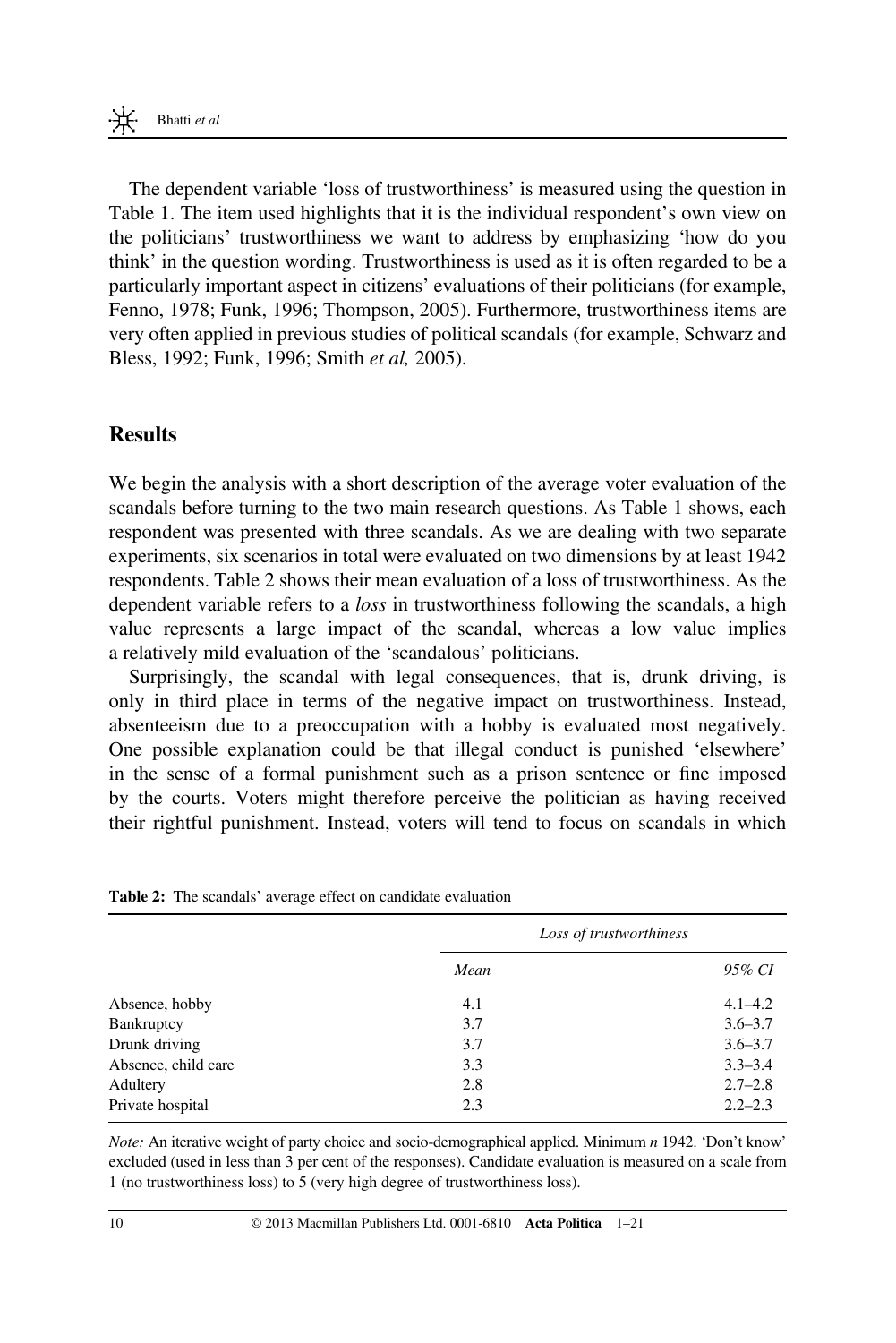they, as voters, are the only ones able to dole out punishment. Absenteeism from parliamentary work offers a clear example of a case in which the voters alone can ensure accountability, and it also represents a clear violation of the commitment of politicians to attend to their responsibilities – that is, a breach of the mandate granted by the voter to the individual politician. Another explanation might be that voters generally view neglecting one's responsibilities as being unfavourable. Thus, if a politician has chosen a career as a legislator, they are expected to spend their time on that which the voters expect legislators to spend their time on, such as being present in parliament, contributing to legislation, being active in their local district and attending committee meetings. That said, absence because of child care is viewed more mildly.

Bankruptcy takes second place, emphasizing the importance of the financial responsibility of those seeking office. Adultery is at the lower end of the scale. This is hardly surprising, as sexual scandals are often regarded as a purely personal matter without political significance in Scandinavian politics. Finally, we find that the use of private hospitals is looked upon least unfavourably.

#### Does it matter who is involved in the scandal?

As with our first research question, two groups were asked to evaluate identical scenarios except for the experimental stimuli. The stimulus was the individual involved in the scandal. Table 3 presents the average treatment effects. In the top three questions, the treatment was different party affiliation. In the bottom three questions, the treatment was different gender.

|                     | Loss of trustworthiness<br>$(5 = \text{Greatest loss of trustworthiness})$ |                   |  |
|---------------------|----------------------------------------------------------------------------|-------------------|--|
|                     | Socialist treatment                                                        | Liberal treatment |  |
| Absence, hobby      | 4.1                                                                        | $4.2***$          |  |
| <b>Bankruptcy</b>   | 3.6                                                                        | $3.8**$           |  |
| Private hospital    | $2.5***$                                                                   | 2.0               |  |
|                     | Male treatment                                                             | Female treatment  |  |
| Drunk driving       | 3.7                                                                        | 3.7               |  |
| Absence, child care | 3.3                                                                        | $3.4*$            |  |
| Adultery            | $2.9***$                                                                   | 2.6               |  |

| <b>Table 3:</b> Average effect of treatment |  |  |
|---------------------------------------------|--|--|
|---------------------------------------------|--|--|

Note: Mean (range 1–5) are depicted. t-test (two-sided) for difference across treatment: No weights applied. Minimum  $n$  is 1942.

 $*P<0.05$ ;  $*P<0.01$ ;  $**P<0.001$ .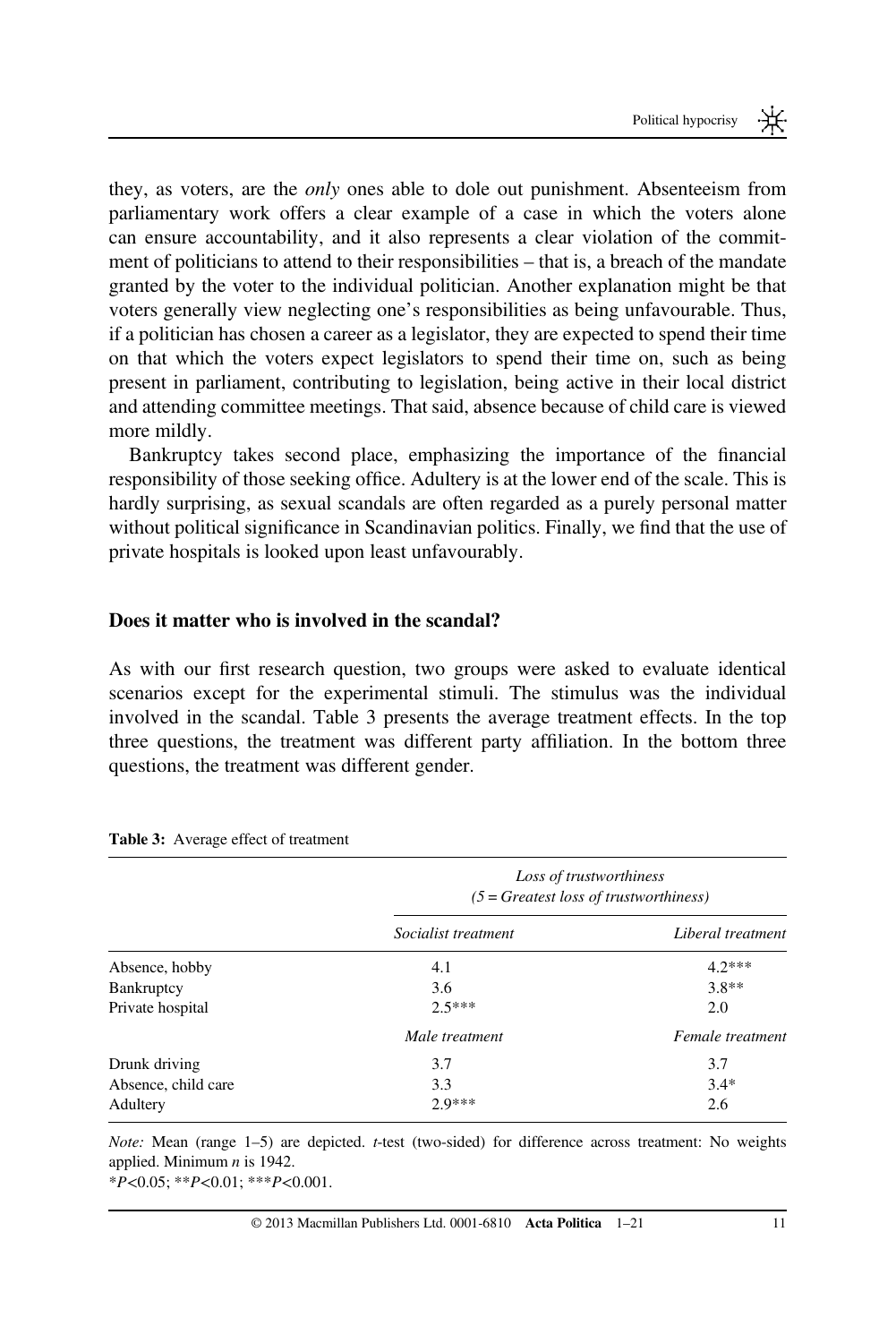Interestingly, voters see a greater loss of trustworthiness in relation to politicians committing scandals that are construed as being in violation of their expected ideological party position. Social Democrats are punished disproportionately for using private hospitals, which makes theoretical sense as they are strongly opposed to private involvement in the health care system. Conversely, Liberal politicians are judged more harshly than Social Democrats by the average voter on bankruptcy. The Liberal Party is often seen as having fiscal responsibility as a central part of its identity. Thus, we again find support for Hypothesis 1a, concerning the negative impact of committing ideological-hypocritical scandals. This suggests that voters evaluate scandals against a backdrop of basic knowledge about the politicalideological positions on specific policy issues and how the content of the scandal relates to these positions (for example, Zaller, 1992). Liberals are also evaluated harder on the absence question. It is unclear why this is the case. In line with the hypocrisy argument, the matter of absence might also be seen as hypocritical, given that Liberals tend to weight work ethic and labour market reforms heavily in their policy positions.

It should be noted that although we find strongly significant effects in all three cases, the effect sizes are substantively moderate (this will also be reflected in the low  $R^2$  in Table 4). For absence and bankruptcy, the effect sizes are 0.2 or below, whereas for private hospitals we reach 0.5 on the 5-point scale. The largest effect is found for the hospital item that probably is the most unambiguous of the scenarios presented to the respondents with respect to the political-ideological hypocrisy. The liberals have actively sought to increase the use of private hospitals, whereas the Social Democrats have remained highly critical of that strategy, and the issue also feeds into more general ideological debates over public versus private services where the two parties take distinct positions.

The finding that hypocrisy is punished harder implies that politicians are generally expected to live up to their party ideology in their private lives. On the other hand, if scandals play into well-established ideological prejudices, they are seen as less harmful to trustworthiness. We might say that scandals are measured according to a yardstick of a politician's ideology, where failing to measure up is perceived as being more harmful than more ideologically 'fitting' scandals. One can also interpret the findings as offering support for previous studies, which have noted that scandalous information might facilitate the recall of policy-related campaign information (Miller, 2010).

Looking at the gender treatments, there is limited evidence that stereotypes matter. Men do not get punished more or less for drunk driving, and women only see a little increase in the loss of trustworthiness due to child care. On the matter of adultery, however, the gender effect is larger. Men are evaluated more harshly for committing adultery. Therefore, it seems that whereas hypocrisy is punished on the political dimension, confirming stereotypes is somewhat more harmful than being involved in a non-typical scandal on the gender dimension.<sup>8</sup>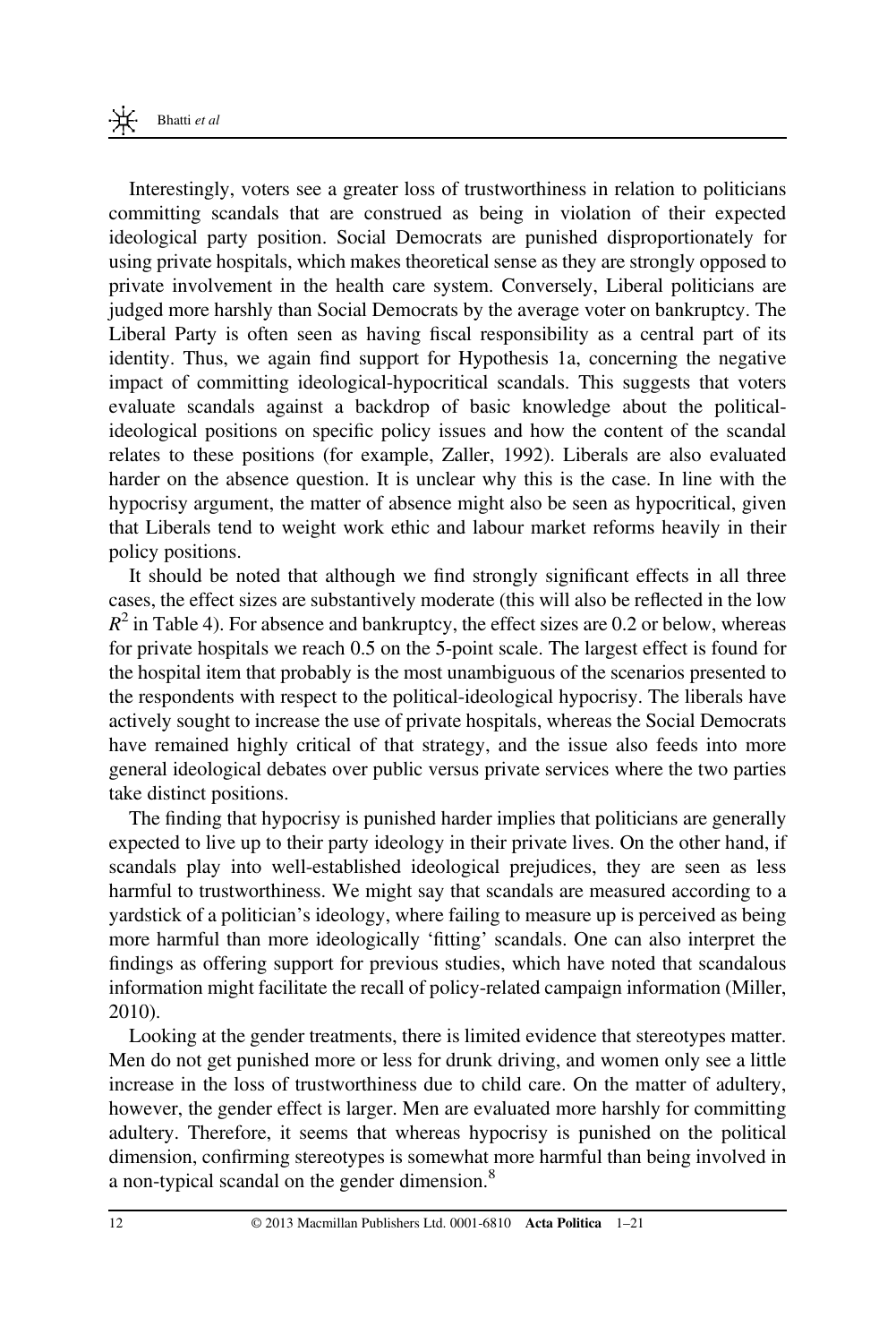|                                           | Party experiment  |            | Gender experiment   |            |                   |             |
|-------------------------------------------|-------------------|------------|---------------------|------------|-------------------|-------------|
|                                           | (1)               | (2)        | (3)                 | (4)        | (5)               | (6)         |
|                                           | Absence,<br>hobby | Bankruptcy | Private<br>hospital | Drunk      | Absence,<br>child | Adultery    |
| Age (range 18-70 years old)               | $0.0044*$         | 0.0028     | $-0.0067**$         | $-0.0042*$ | $0.0072***$       | $-0.013***$ |
|                                           | (0.0018)          | (0.0022)   | (0.0023)            | (0.0021)   | (0.0021)          | (0.0023)    |
| Male                                      | $-0.14**$         | $-0.18**$  | $-0.18**$           | $-0.13$    | $-0.0049$         | 0.12        |
|                                           | (0.049)           | (0.060)    | (0.065)             | (0.080)    | (0.082)           | (0.089)     |
| Political interest (range 1–5)            | $0.063*$          | $-0.024$   | $0.12***$           | $-0.047$   | 0.038             | $-0.12***$  |
|                                           | (0.026)           | (0.032)    | (0.034)             | (0.080)    | (0.031)           | (0.034)     |
| Education (range 1–9)                     | 0.0031            | $-0.017$   | $-0.013$            | $-0.010$   | $-0.018$          | $-0.039*$   |
|                                           | (0.013)           | (0.016)    | (0.017)             | (0.030)    | (0.016)           | (0.017)     |
| Children in household (range<br>$0 - 5 +$ | 0.026             | $-0.043$   | 0.0019              | 0.029      | $-0.11***$        | $-0.023$    |
|                                           | (0.025)           | (0.031)    | (0.033)             | (0.015)    | (0.031)           | (0.034)     |
| Votes left-wing                           | $-0.27***$        | $-0.43***$ | $-0.68***$          | 0.041      | $-0.11$           | $-0.15*$    |
|                                           | (0.067)           | (0.083)    | (0.089)             | (0.030)    | (0.058)           | (0.063)     |
| Liberal/male treatment                    | $-0.19*$          | $-0.23**$  | $-1.28***$          | $-0.015$   | $-0.15$           | $0.43***$   |
|                                           | (0.071)           | (0.087)    | (0.094)             | (0.056)    | (0.084)           | (0.091)     |
| Liberal/male                              | $0.60***$         | $0.66***$  | $1.43***$           |            |                   |             |
| treatment*votes left-wing                 |                   |            |                     |            |                   |             |
|                                           | (0.094)           | (0.12)     | (0.12)              |            |                   |             |
| Liberal/male treatment*male               |                   |            |                     | $-0.021$   | 0.070             | $-0.16$     |
|                                           |                   |            |                     | (0.11)     | (0.11)            | (0.12)      |
| Constant                                  | 3.84 ***          | 3.99***    | $2.96***$           | $3.84***$  | $3.14***$         | 3.81***     |
|                                           | (0.13)            | (0.16)     | (0.17)              | (0.15)     | (0.16)            | (0.17)      |
| n                                         | 1617              | 1605       | 1598                | 1612       | 1608              | 1595        |
| $R^2$                                     | 0.04              | 0.04       | 0.12                | 0.01       | 0.03              | 0.06        |
| F-statistic                               | 8.50              | 7.40       | 26.5                | 2.54       | 5.54              | 12.7        |
| <b>RMSE</b>                               | 0.93              | 1.15       | 1.23                | 1.11       | 1.14              | 1.24        |

Table 4: The differential impact of the scandals on loss of trustworthiness (5=greatest loss of trustworthiness)

Note: No weights applied. OLS-regressions. Unstandardized coefficients with standard error in parentheses. 'Don't know' excluded.

 $*P<0.05$ ;  $*P<0.01$ ;  $**P<0.001$ .

#### Who punishes politicians the most?

Until now, we have regarded voters as a homogenous group by examining their average evaluations in general and by treatment. However, some people are very likely to be more or less resistant to negative information towards specific politicians, depending on how much they sympathize and identify with them. That is, scandal evaluation is not merely a matter of linking the characteristics of the politician with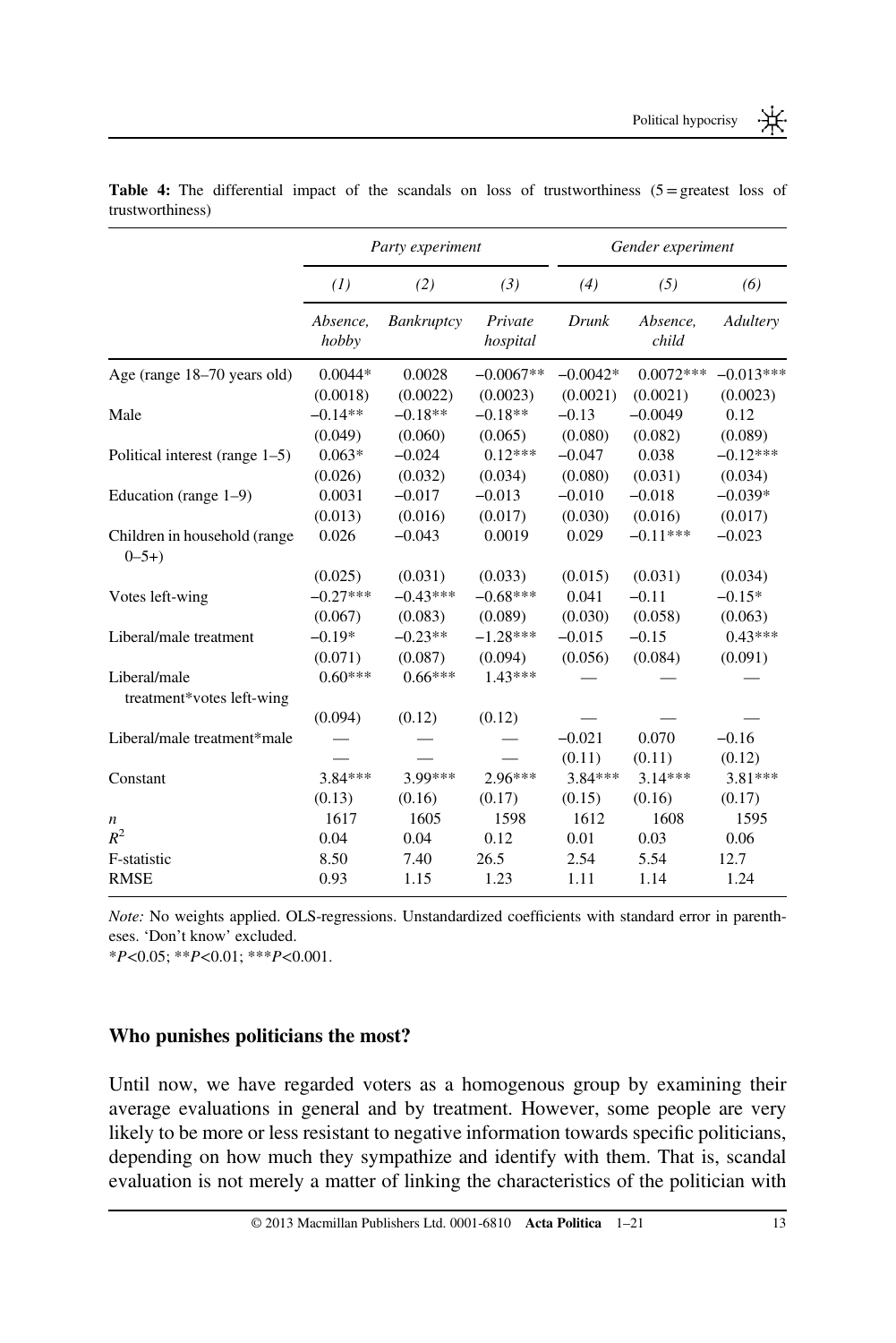the scandal content, but also likely to be mediated by voter characteristics and political ideology.

In Table 4, the dependent variable is the same as in Tables 2 and 3 – higher values denote a relative high loss of trustworthiness due to the scandal. As independent variables, we include a range of respondent characteristics that could potentially increase the precision of the estimates. Finally, the treatments and interactions between party ideologies, gender and treatment are included in order to evaluate the heterogeneity in treatment response (Hypotheses 2a and 2b).

The main effects in Table 4 indicate who generally punishes scandals most harshly. Age is significant in five of the six scenarios but in different directions. The elderly are harsh when it comes to evaluating the two absence-related scandals (positive coefficients) but milder than younger voters when it comes to the other scandals (negative coefficients). In other words, the elderly punish lack of dedication to the job as politician hard, while the young punish scandals related exclusively to the politicians' private sphere more than older voters. Women seem to judge politicians harder than men, as the male coefficient is negative in five of the six scenarios (significantly so in three).

The impact of political interest is significantly positive in models 1 and 3 and significantly negative in model 6. Thus, when it comes to absence due to a hobby and the use of private hospitals, politically interested voters punish harshly. When it comes to adultery, it is the least political interested that punish the harshest. The mixed results hold even if we remove education from the models.<sup>9</sup> Education itself has limited impact on candidate evaluation. Individuals with (many) children in their household are significantly more forgiving than others when it comes to child carerelated absenteeism. This is as one might expect as these respondents are more likely to currently experience challenges themselves in working out the logistics between work and child care.

The interaction terms in Table 4 test Hypotheses 2a and 2b directly by disentangling the effect of treatment on candidate evaluation conditioned by the respondents' party affiliation or gender with the specific treatment.<sup>10</sup> Table 4 provides clear evidence in favour of Hypothesis 2a. The positive interactions in models 1–3 between Liberal treatment and left-of-centre party voting show that leftwing voters punish Liberal candidates harder than Social Democratic candidates and vice versa. For instance, the interaction coefficient is 1.43 in Model 3, indicating that the effect is 1.43 points harsher on the 1–5 scale when left-wing voters judge a Liberal politician using private hospitals compared with a Social Democrat involved in the same scandal. Particularly interesting in Models 1–3 is how the main effect for left-wing voters is always negative and (in absolute terms) lower than the interaction effect. Thus, when the scandal involves a Social Democrat, the effect of being leftwing is always negative (implying a milder evaluation) – when the scandal involves a Liberal, the effect is always positive (and the opposite is of course also true for rightwing voters, as the negative effect of being left-wing is equivalent to the positive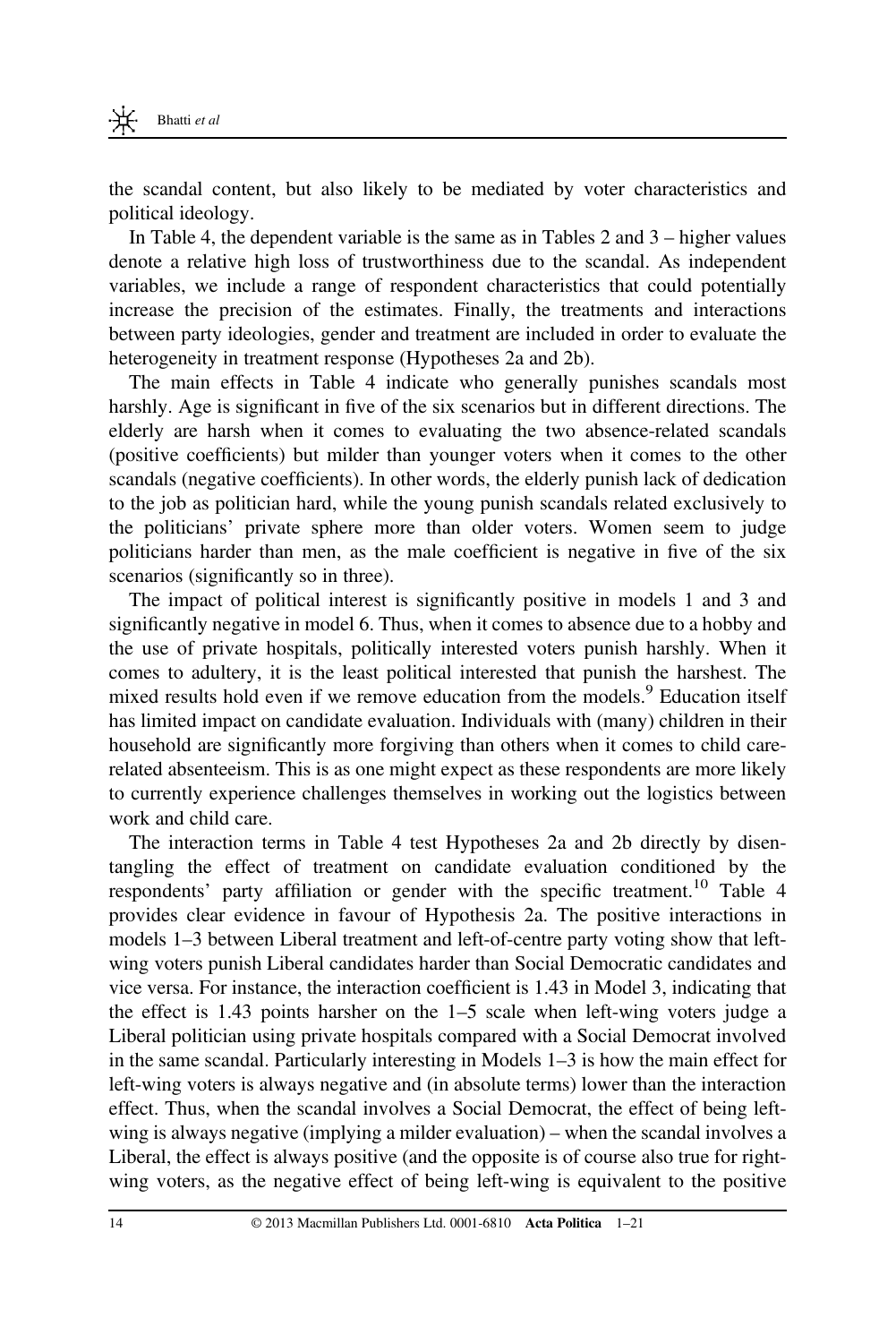

Figure 2: Predicted means for party experiments (all other variables held at their means, 95 per cent CI).

effect of being right-wing). In other words, left-wing voters evaluate private life scandals more mildly for left-wing politicians than right-wing voters do, whereas they evaluate right-wing politicians more harshly than right-wing voters do – and vice versa. Figure 2 illustrates this effect. First and the third estimates from the right (same-party evaluation) are always lower than every second and fourth (other-party evaluation). For the private hospitals, the difference across treatment status is much greater for liberals than socialists. This is because socialist respondents punish socialist politicians for hypocrisy while evaluating them favourably for being sameparty candidates, and these two tendencies almost cancel each other out. Interestingly, the interaction effect is largest for the private hospital scenario, the scenario with the clearest political-ideological hypocrisy. This could indicate that voters become more partisan in the scenarios where the political cues are most pronounced.<sup>11</sup>

While there is strong evidence in favour of Hypothesis 2a, there is no support at all for Hypothesis 2b. Women and men do not respond statistically differently to the gender treatments. This is particularly interesting in the perspective of the harsher evaluation of male candidates in the perspective of adultery. Females find adultery to be more damaging overall to trustworthiness for male politicians (the positive main effect of the male variable), as do male respondents (the very small negative interaction). Figure 3 illustrates the effects. The homogenous evaluations can be seen by the closeness of second and third estimates and between the first and fourth estimates; that is, the male and female respondents agree if they get the same treatment. The relatively favourable evaluation of women in the case of adultery can be seen to the right in the figure, where the second and third estimates from the right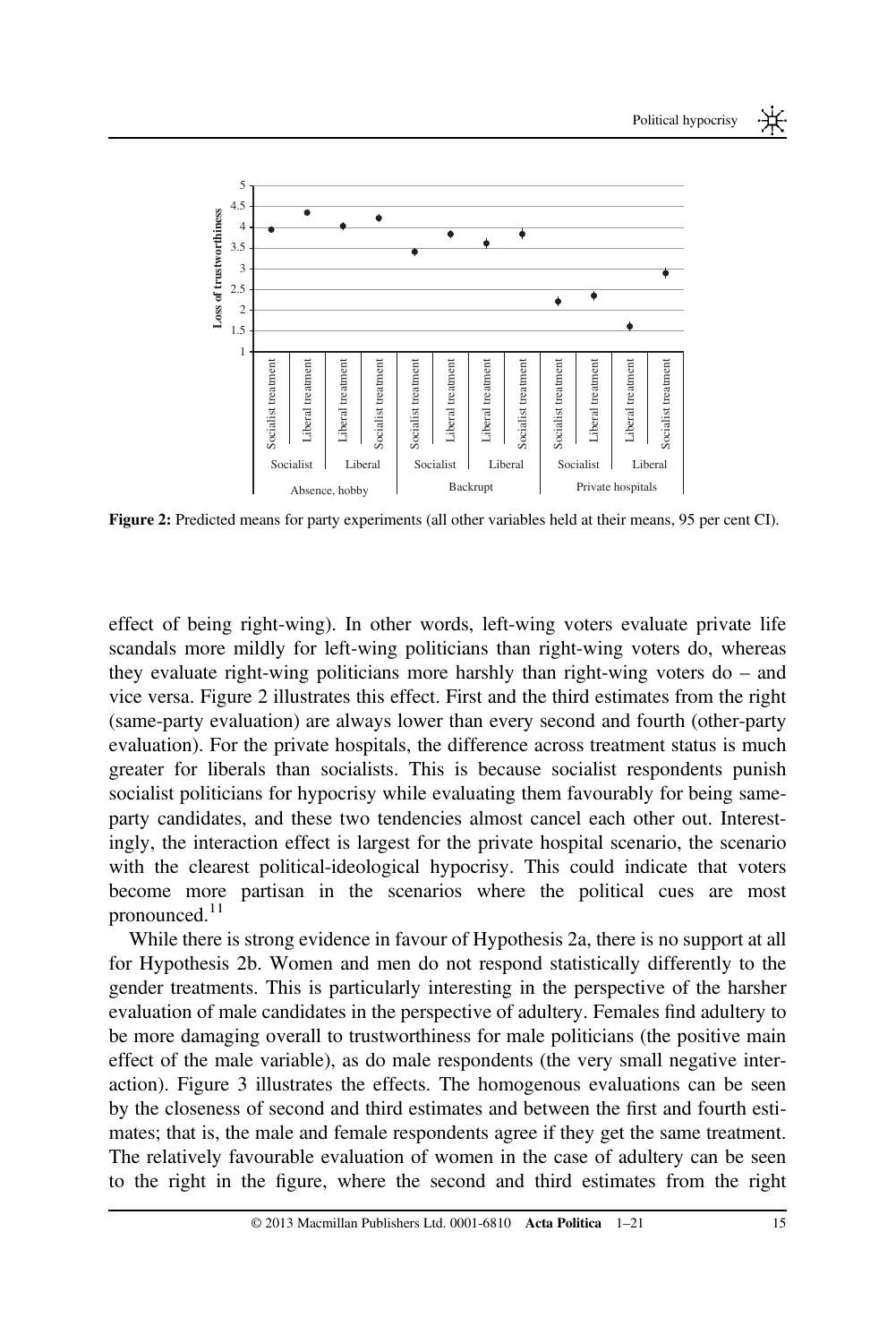



Figure 3: Predicted means for gender experiments (all other variables held at their means, 95 per cent CI).

(male treatment) are substantially higher than the first and the fourth estimates (female treatment). $12$ 

### Conclusion

Scandals are one of the main features of the modern-day media's coverage of politics. In fact, for voters with little knowledge about politics, scandals related to politicians' private lives are likely to constitute one of their main perceptions about public policy and politics. Against this backdrop, it is surprising how little research has been conducted on how voters evaluate scandal-related information. This article has obvious limitations in terms of only studying six different scandals, but it nevertheless provides suggestive evidence relating to a range of hypotheses concerning scandals in politicians' private lives.

First, we found great variation in the loss of trustworthiness for the scandalous, depending on the scandal content (see also Funk, 1996; Carlson  $et$  al, 2000). Scandals covering illegal conduct were evaluated surprisingly mildly – perhaps because voters expect such scandals to be punished by the legal system and not by the electorate. On the other hand, scandals indicating the neglect of one's legislative obligations had the most negative impact on voter evaluation. Here, voters probably found that they were the ones to ensure accountability by voicing dissatisfaction.

Second, we found interesting variation due to the fit or misfit between scandal content and the political/gender traits of the 'scandalized' politician. We found support for the idea that political hypocrisy is evaluated much more negatively than scandals that play into existing stereotypes about politicians pursuing their own ideological interests. A Social Democrat is punished more for using private hospitals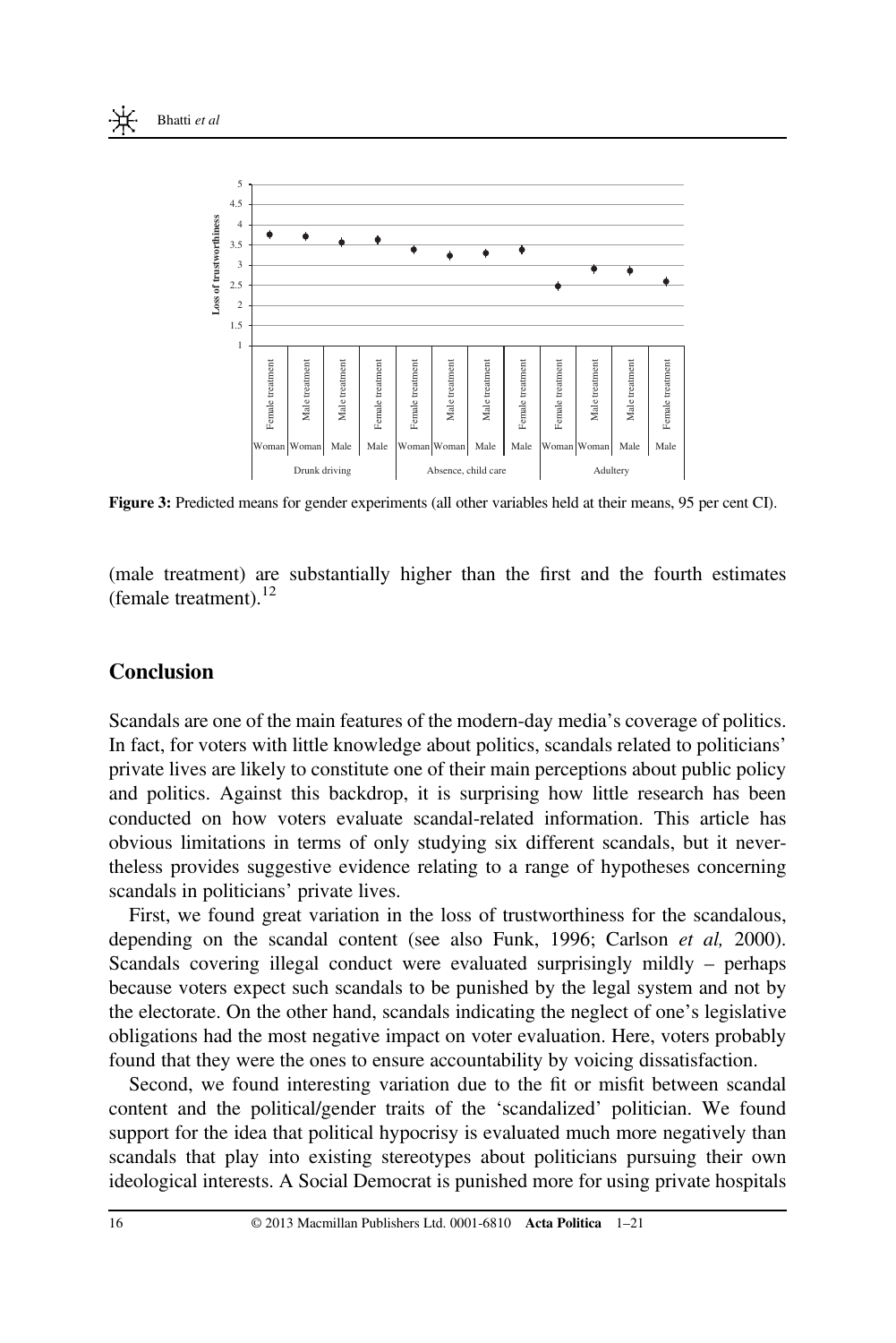than a Liberal, because their party position is to be sceptical towards private hospitals. Similarly, it is considered more damaging when a Liberal cannot control their own private economy, as personal fiscal responsibility is a central part of their party agenda. These results indicate that even scandals belonging to the private sphere of a politician's personal life are evaluated on political grounds by voters. To some extent, voters therefore do not distinguish between public ideological information about politicians and their private conduct. The former becomes a yardstick for evaluating the loss of trustworthiness induced by scandals in the latter. Whereas political hypocrisy seems to matter, gender stereotypes played less of a role for the evaluation of trustworthiness. Men and women are evaluated equally for drunk driving and only slightly differently for child care-related absenteeism. In the case of adultery, however, male politicians are judged much more harshly than female politicians, which provides some additional support to the surprising finding by Smith *et al* (2005) that counter-stereotypical behaviour is punished more leniently than gender-stereotypical behaviour.

Finally, we found substantial heterogeneity in voter responses. Of greatest interest was the interaction between politician trait and voter characteristics (see also Blais et al, 2010). Responses were found to be highly partisan. A left-wing voter punishes a right-wing politician more harshly than a left-wing politician and vice versa. This is in accordance with the literature on partisan evaluations with respect to political proposals (Slothuus and de Vreese, 2010; Slothuus, 2010a, b) and thus support that partisan bias in scandal assessments exits across political systems and contexts. The strong partisan bias could be part of the explanation why small effects of scandals on aggregate party support are sometimes found – scandals are considered most serious by those who would not vote for the politician in any case (Midtbø, 2012). There was very little heterogeneity in the gender experiments. Men and women are not biased against the opposite gender, which is interesting as the scarce literature on this matter show mixed results (Smith et al, 2005; Brenton, 2011). Partisanship thus matters substantially more than gender when voters are faced with private life scandals.

It should of course be emphasized that our experiments presume that the scandal comes to the public's attention and that we only examine the instantaneous effects. It is possible that scandals that feed into gender stereotypes are disproportionately taken up by the media – that they make for better news stories – and thereby the stereotypes could be important, even though voters are unaffected by them. It is also possible that the effects of some types of scandals are not instantaneous but develop over time.

The face validity of the findings was increased by taking departure in scandals somewhat similar to actual scandals that have occurred in the real world. However, as discussed previously, we did not want to make the scenarios too similar to actual scandals because of the risk of contagion. This trade-off between realism and avoiding contagion is always a dilemma in experimental studies of scandals, but it is a trade-off one has to accept in turn for the increased internal validity and direct comparability between scandals compared with correlational studies.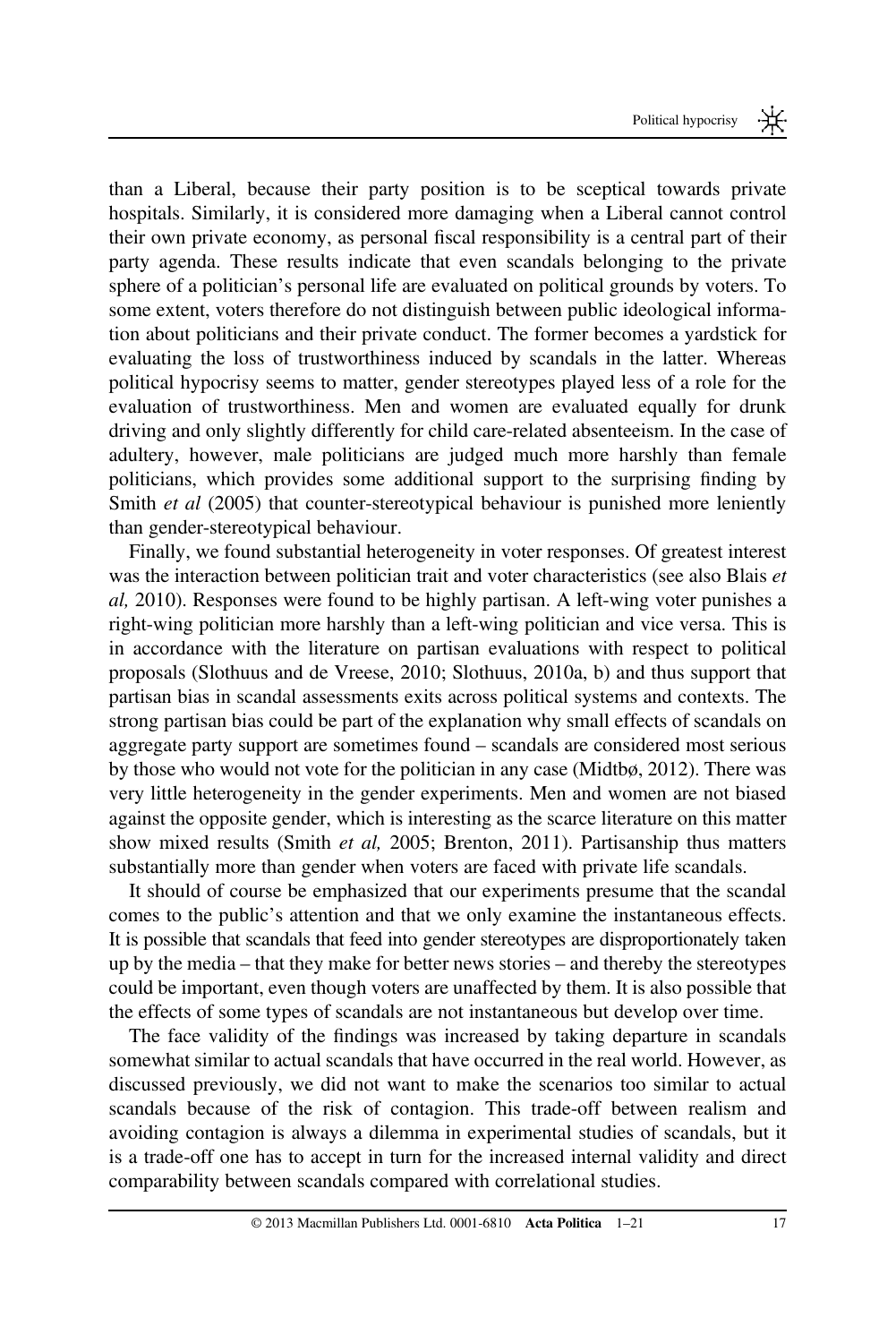

## Acknowledgements

We would like to thank the anonymous reviewers and the participants at the ECPR Joint Sessions in St Gallen 2011 and the NOPSA conference same year for their insightful and constructive comments. We also thank Ugebrevet A4 for funding the survey experiments.

#### **Notes**

- 1 See Thompson (2000, Chapter 1) for an elaborate definition.
- 2 See Blach-Ørsten (2011) and van Dalen and Skovsgaard (2011) for a useful typology.
- 3 Barabas and Jerit (2010) recently found that a number of survey experiments have low external validity when compared with benchmarks derived from natural experiments. As already pointed out, however, the scandals are difficult to study with observational data.
- 4 We conducted robustness tests to check that the multiple treatments did not affect the results by examining whether the results hold when only looking at each individual's first treatment assignment. The multiple treatments did not seem to affect the results greatly besides increasing the power of the experiment. The tests will be reported in the footnotes.
- 5 We conducted randomization tests for each of the six treatments. In each of the randomization tests, a logit model was applied to predict treatment status. Independent variables were age, gender, political interest, education and children in the household and party affiliation (we also tried to exclude party affiliation with similar results). None of the six models performed better than a null model at the  $\alpha$  0.05 level (the lowest P-value was 0.11).
- 6 We also asked the respondents to evaluate politicians on their worthiness of running for re-election as an alternative dependent variable. This variable has the potential advantage that it does not ask about a change but an absolute evaluation. The two sets of evaluations, however, correlated very closely (in all but one of the six scenarios, the correlation was above 0.6). Moreover, the results from the analysis were almost identical with the two measures (only one substantive important difference was found: As for the average effect of treatment, the difference between males and females on the absence due to child care scenario is not significant with the alternative dependent variable, whereas it cleared the 0.05 threshold with the trustworthiness question, see Table 3). For the sake of avoiding redundancy, we only present the results from the trustworthiness question.
- 7 In 2011, 10 times more Danish men than women were convicted for drunk driving (Danish Statistics, 2011).
- 8 As a robustness test, we considered the possibility that the fact that each individual receives three treatments might affect the results. One might argue that it is possible for the respondent to figure out the treatment when presented with multiple scenarios – some involving one party (or gender) and some involving the other party (or gender). We tested for the influence of multiple scenarios by only considering the results for the first scenario each individual is presented with (though our  $n$  drops to onethird of the original analysis). When Table 3 was repeated with the first scenarios only, almost identical difference sizes were generally found (the number of stars of course fall because of the lower sample size). Only for absence because of child care did we find a notable difference in the conclusion. When all cases were considered, men were punished slightly more than women. When only cases where this scenario was presented first were considered, there was no difference in means (and the difference-indifference between the sub-sample with the first scenario only and the remaining cases were significant).
- 9 One explanation for the mixed results might be that in the experimental setting, we present all respondents with the same information and ask them to evaluate it directly. We thus effectively hold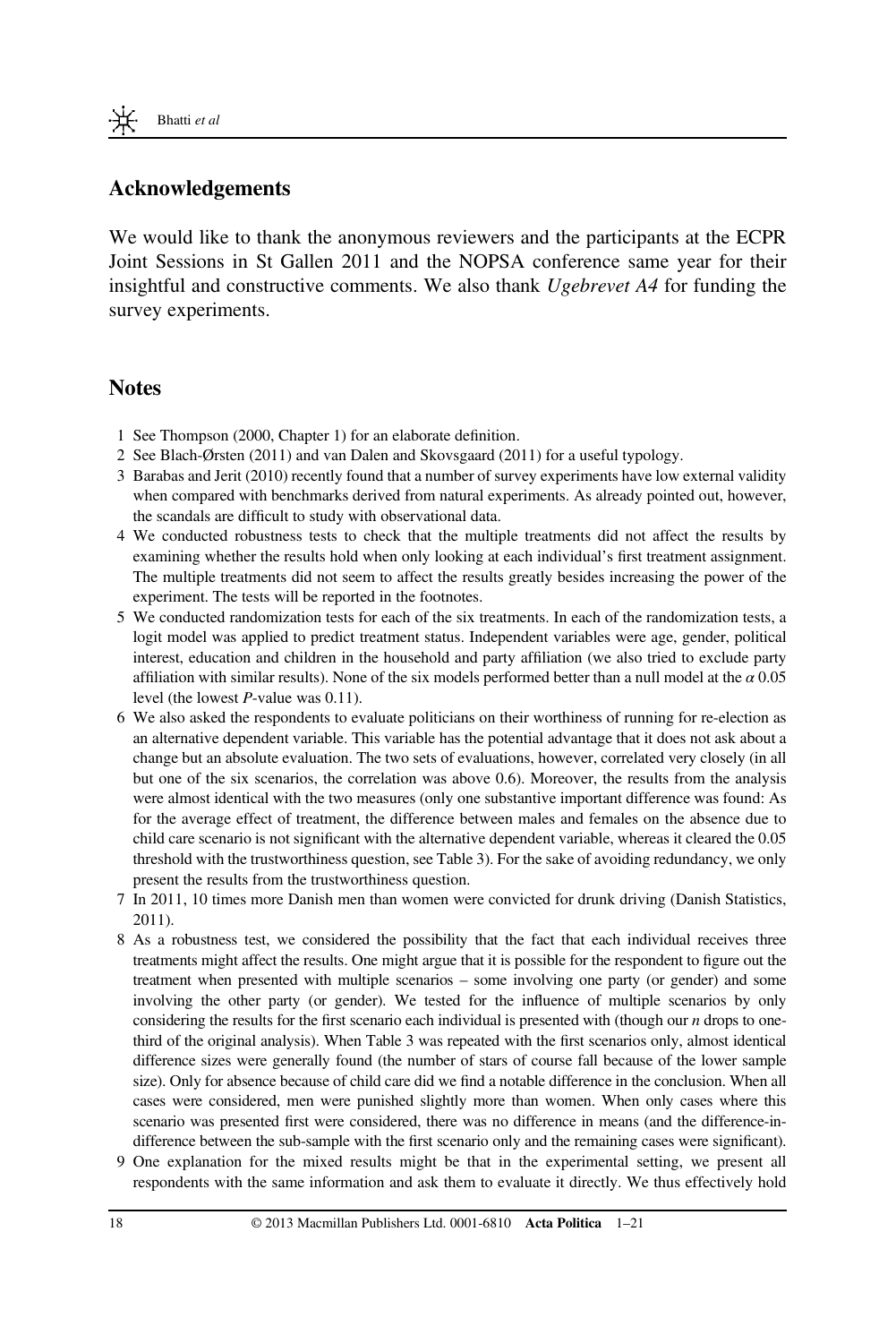information constant for all respondents. Therefore, we should be careful about transferring the result to a real life expectation with respect to the effect of political interest.

- 10 Note that about 400 cases are lost, as many voters are undecided, thus giving the 'votes left-wing' several missing cases. We re-estimated Table 4 with a dummy for undecided and other voters included in order to prevent the loss of cases (along with an interaction between the undecided and the treatment). This did not change any of the main conclusions. For the sake of simplicity in the presentation of the results, we do not include the dummy (and the related interaction) in Table 4.
- 11 We also tested interactions between political interest and the treatments. This might especially be important for the political hypocrisy analysis as it is possible that the politically interested (and thus potentially more informed) are better able to see ideological inconsistency. In one case, we did get a significant interaction in the expected direction – the politically interested punish Social Democrats more harshly for using private hospitals. Including the interaction in Table 4, however, does not in any of the cases substantially change the coefficients for the interactions currently examined (for instance, in model 3 where the interaction between political interest and the treatment was significant, the coefficient for the interaction between partisanship and treatment changes insignificantly from 1.43 to 1.45).
- 12 We conducted robustness tests for Table 4 to examine the influence of multiple scenarios as described in footnote 3. Potentially, the presentation of multiple scenarios in Table 4 could affect the heterogeneity of the effect. If the treatment becomes obvious for the respondents, they may respond in a more or less partisan manner and may avoid or stress gender stereotypes. To test the robustness of the results to this potential factor, we re-estimated the six models in Table 4 with only the first scenario presented to each respondent, the results were almost identical to Table 4. There was a slight tendency for more heterogeneous effects for the party experiments, indicating that voters are most partisan when the party treatment is better concealed. Furthermore, the interaction for the absence because of child care experiment was significant at the 0.05 level (as opposed to Table 4). This could imply that men punish men relatively harder than women do (but only slightly so).

#### **References**

- Alexander, D. and Andersen, K. (1993) Gender as a factor in the attribution of leadership traits. Political Research Quarterly 46(3): 527–545.
- Alford, J., Teeters, H., Ward, D.S. and Wilson, R.K. (1994) Overdraft: The political cost of congressional malfeasance. Journal of Politics 56(3): 788–801.
- Allern, S., Kantola, A., Pollack, E. and Blach-Ørsten, M. (2012) Increased scandalization: Nordic political scandals 1980-2010. In: S. Allern and E. Pollack (eds.) Scandalous! The Mediated Construction of Political Scandals in Four Nordic Countries. Gothenburg, Sweden: Nordicom.
- Barabas, J. and Jerit, J. (2010) Are survey experiments externally valid? American Political Science Review 104(2): 226–241.

Bartels, L.M. (2002) Beyond the running tally. Political Behavior 24(2): 117–150.

- Blach-Ørsten, M. (2011) Politiske skandaler i danske medier 1980–2010. Tidsskriftet Politik 14(3): 7–16.
- Blais, A., Gidengil, E., Fournier, P., Nevitte, N., Everitt, J. and Kim, J. (2010) Political judgments, perceptions of facts, and partisan effects. Electoral Studies 29(1): 1–12.
- Bowler, S. and Karp, J.A. (2004) Politicians, scandals, and trust in government. Political Behavior 26(3): 271–287.
- Brenton, S. (2011) When the personal becomes political: Mitigating damage following scandals. Current Research in Social Psychology 18(4): 1–13.
- Campbell, D.T. and Stanley, J.C. (1963) Experimental and Quasi-Experimental Designs for Research. Chicago, IL: Rand McNally.

© 2013 Macmillan Publishers Ltd. 0001-6810 Acta Politica 1–21 19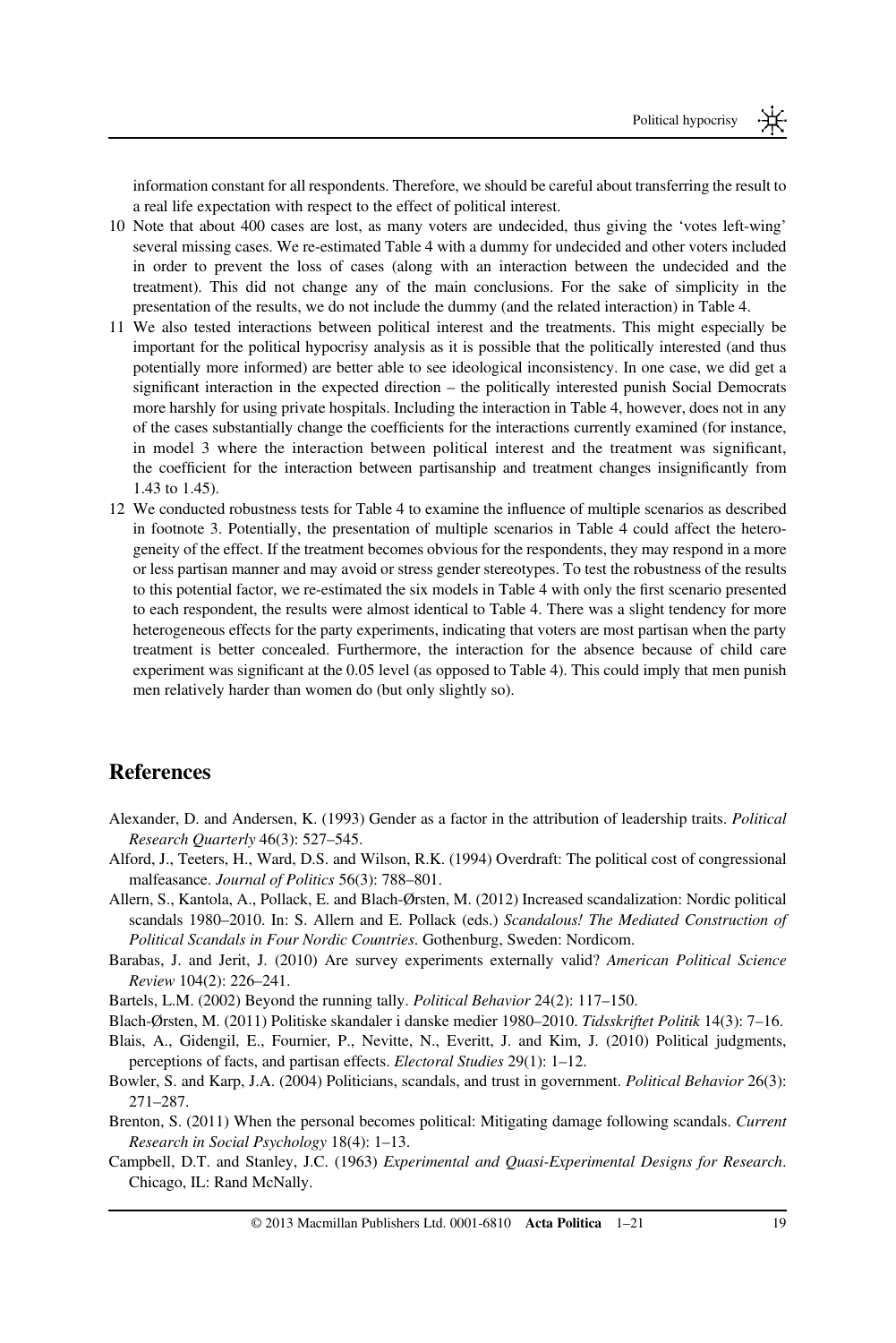- Carlson, J., Ganiel, G. and Hyde, M.S. (2000) Scandal and political candidate image. Southeastern Political Review 28(4): 747–757.
- Carstensen, M.B. (2005) Et kompliceret forhold: Politiske skandaler og politisk mistillid. Tidsskriftet GRUS 26(74): 7–25.
- Chanley, V., Sullivan, J.L., Gonzales, M.H. and Kovera, M.B. (1994) Lust and avarice in politics: Damage control by four politicians accused of wrongdoing (or, politics as usual). American Politics Research 22(3): 297–333.
- Cook, T.D. and Campbell, D.T. (1979) Quasi-Experimentation: Design and Analysis for Field Settings. Chicago, IL: Rand McNally.
- Cushion, S. and Lewis, J. (eds.) (2010) Has 24 Hour News Changed the World? The Global Impact of Rolling News. New York: Peter Lang.
- Dancey, L. (2012) The consequences of political cynicism: How cynicism shapes citizens' reactions to political scandals. Political Behavior 34(3): 411–423.
- Danish Statistics. (2011) DATABASE: STRAF33 Strafferetlige afgørelser efter område, overtrædelsens art, alder og køn (Criminal convictions by area, crime, age, and gender).
- Druckman, J.N., Green, D.P., Kuklinski, J.H. and Lupia, A. (2006) The growth and development of experimental research in political science. American Political Science Review 100(4): 627–635.
- Fenno, R. (1978) Home Style: House Members in Their Districts. Boston, MA: Little, Brown and Company.
- Festinger, L. (1957) A Theory of Cognitive Dissonance. Stanford, CA: Stanford University Press.
- Fischle, M. (2000) Mass response to the Lewinsky scandal: Motivated reasoning or bayesian updating? Political Psychology 21(1): 135–159.
- Fridkin, K.L. and Kenney, P.J. (2009) The role of gender stereotypes in U.S. Senate campaigns. Politics & Gender 5(3): 301–324.
- Fried, C.B. and Arounson, E. (1995) Hypocrisy, misattribution, and dissonance reduction. Personality and Social Psychology Bulletin 21(9): 925–933.
- Funk, C.L. (1996) The impact of scandal on candidate evaluations: An experimental test of the role of candidate traits. Political Behavior 18(1): 1–24.
- Gaines, B.J., Kuklinski, J.H. and Quirk, P.J. (2007) The logic of the survey experiment reexamined. Political Analysis 15(1): 1–19.
- Gerber, A. and Green, D. (1999) Misperceptions about perceptual bias. Annual Review of Political Science 18(11): 189–210.
- Groseclose, T. and Krehbiel, K. (1994) Golden parachutes, rubber checks, and strategic retirements from the 102d house. American Journal of Political Science 38(1): 75–99.
- Holli, A.M. and Wass, H. (2010) Gender-based voting in the parliamentary elections of 2007 in Finland. European Journal of Political Research 49(5): 598–630.
- Huddy, L. and Terkildsen, N. (1993) Gender stereotypes and the perception of male and female candidates. American Journal of Political Science 37(1): 119–147.
- Joslyn, M.R. (2003) Framing the Lewinsky affair: Third-person judgments by scandal frame. Political Psychology 24(4): 829–844.
- Lammers, J., Stapel, D. and Galinsky, A. (2010) Power increases hypocrisy: Moralizing in reasoning, immorality in behavior. Psychological Science 21(5): 737–744.
- Lang, G.E. and Lang, K. (1983) The Battle for Public Opinion. New York: Columbia University Press.
- Maier, J. (2011) The impact of political scandals on political support: An experimental test of two theories. International Political Science Review 32(3): 1–20.
- Midtbø, T. (2012) Do mediated political scandals affect party popularity in Norway? In: S. Allern and E. Pollack (eds.) Scandalous! The Mediated Construction of Political Scandals in Four Nordic Countries. Gothenburg, Sweden: Nordicom.
- Miller, B. (2010) The effects of scandalous information on recall of policy-related information. Political Psychology 31(6): 887–914.